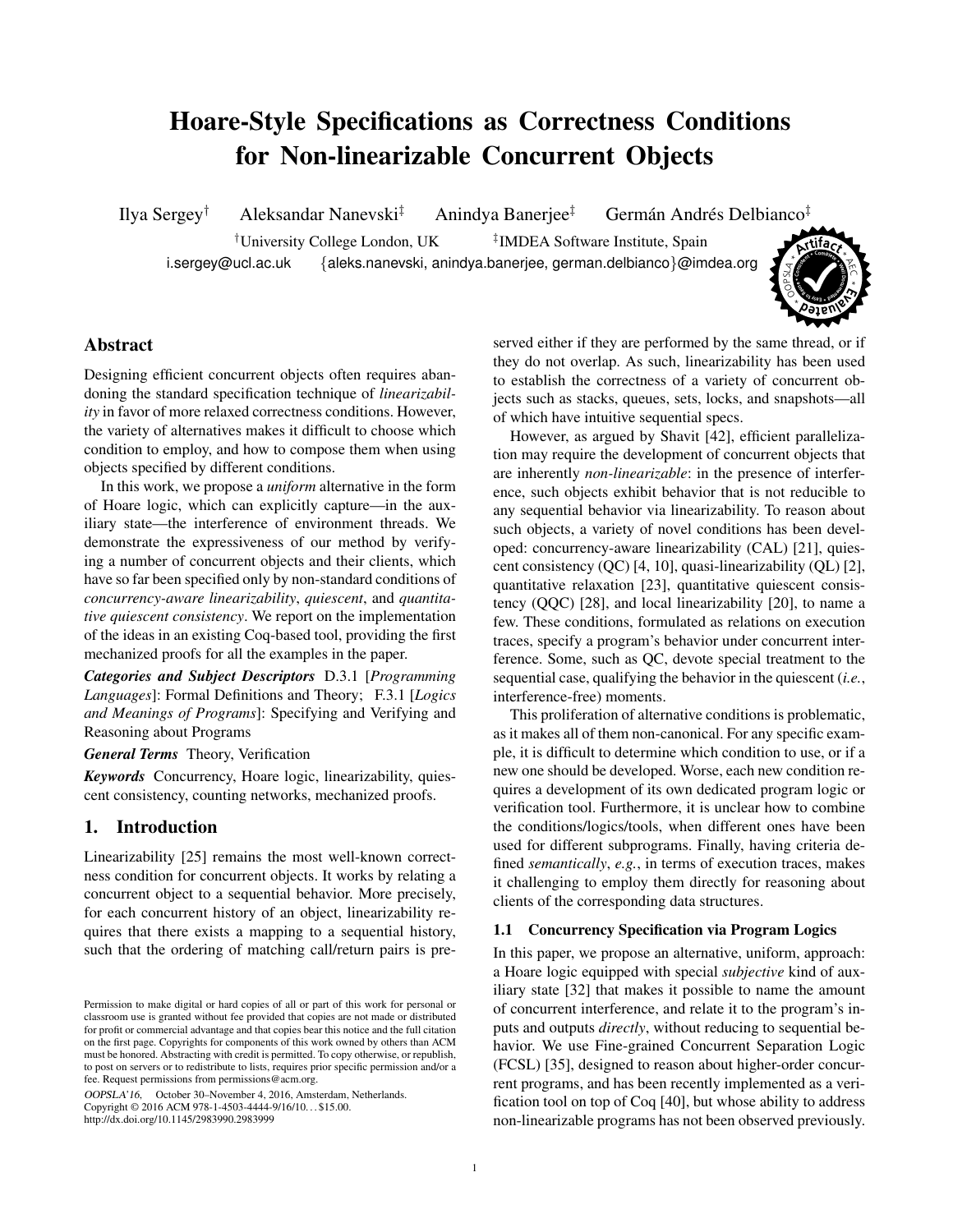More specifically, subjective auxiliary state permits that within a spec of a thread, one can refer to the private state (real or auxiliary) of *other* interfering threads *in a local manner*. This private state can have arbitrary user-specified structure, as long as it satisfies the properties of a partial commutative monoid (PCM). A particularly important PCM is that of *time-stamped histories*, which has previously been applied to linearizable objects [\[41\]](#page-18-2), where it replaced call/return histories. A (logically) time-stamped history consists of entries of the form  $t\mapsto a$ , signifying that an atomic behavior  $a$  occurred at a time (or linearization point)  $t$ . A subjective specification further distinguishes the histories of the thread and its interfering environment, and usefully relates both to the thread's input and output.

Of course, Hoare-style reasoning about histories is a natural idea, exploited recently in several works [\[5,](#page-17-10) [16,](#page-17-11) [18,](#page-17-12) [22\]](#page-17-13). Here, however, we rely on the unifying power of PCMs, in combination with subjective specifications, to show that by generalizing histories in different ways—though all subject to PCM laws—we can capture the essence of several different conditions, such as CAL, QC and QQC in one-andsame *off-the-shelf* logical system and tool. More precisely, our histories need not merely identify a point at which an atomic behavior logically occurred, but can also include information about interference, or lack thereof. Moreover, we will use generic FCSL constructs for delimiting the scope of auxiliary state, to reason about quiescent moments.

#### 1.2 Contributions and Outline

The ability to use FCSL for specifying and verifying *linearizable* objects (*e.g.*, fine-grained stacks and atomic snapshots) has been recognized before [\[41\]](#page-18-2). In contrast, the main conceptual contribution of this work is an observation that the *very same* abstractions provided by FCSL are sufficient to ascribe non-trivial *non-linearizable* objects with specs that can hide object implementation details, but are sufficiently strong to be used in proofs of concurrent client programs, as we demonstrate in Section [2.](#page-1-0) Specifically, we recognize that auxiliary histories can be subject of user-defined invariants beyond mere adherence to sequential executions (*e.g.*, be concurrency-aware [\[21\]](#page-17-1)), and can be used to capture intermediate interference, allowing for quantitative reasoning about outcomes of concurrent executions (*e.g.*, in the spirit of QQC [\[28\]](#page-17-6)). These observations, surprisingly, enabled reasoning about non-linearizable data structures and their clients, which were never previously approached from the perspective of program logics or mechanically verified.

In this unified approach based on program logic, it seems inherently impossible (and contrary to the whole idea) to classify Hoare triples as corresponding to this or that correctness condition. Thus, instead of providing theorems that relate Hoare triples to existing conditions, we justify the adequacy of our approach by proof-of-concept verifications of concurrent objects and their clients.

Hence, as key technical contributions, we present *subjective specs and the first mechanized proofs* (in Coq) of (1) an elimination-based exchanger [\[39\]](#page-17-14) (Section [3\)](#page-5-0), previously specified using CAL, and (2) a simple counting network [\[4\]](#page-17-2) (Section [6\)](#page-8-0) that inspired definitions of QC and QQC. We then employ these specs to verify client programs (Sections [5](#page-7-0) and [7\)](#page-11-0). We discuss alternative design choices for specs and further applications of our verification approach in Section [8,](#page-13-0) and summarize our mechanization experience in Section [9.](#page-14-0) Section [10](#page-14-1) compares to related work and Section [11](#page-15-0) concludes.

## <span id="page-1-0"></span>2. Main Ideas and Overview

We begin by outlining the high-level intuition of our specification approach, and summarize the main formalization steps. As the first motivating example, we consider the concurrent exchanger structure from java.util.concurrent [\[14,](#page-17-15) [39\]](#page-17-14). The main purpose of the exchanger is to allow two threads to efficiently swap values in a non-blocking way via a globally shared channel. The exchange might fail, if a thread trying to swap a value does not encounter a peer to do that in a predefined period of time.

For instance, the result of the two-thread program

<span id="page-1-2"></span>
$$
\boxed{T_1}
$$
\n
$$
r_1 := \text{exchange 1} || r_2 := \text{exchange 2}
$$
\n
$$
(1)
$$

can be described by the following assertion:<sup>[1](#page-1-1)</sup>

$$
r_1 = r_2 = \text{None} \lor r_1 = \text{Some } 2 \land r_2 = \text{Some } 1 \qquad (2)
$$

That is,  $r_1$  and  $r_2$  store the results of the execution of subthreads  $T_1$  and  $T_2$  correspondingly, and both threads either succeed, exchanging the values, or fail. The ascribed outcome is only correct under the assumption that no other threads besides  $T_1$  and  $T_2$  attempt to use the very same exchange channel concurrently.

Why is the exchanger not a linearizable data structure? To see that, recall that linearizability reduces the concurrent behavior to a sequential one [\[25\]](#page-17-0). If the exchanger were linearizable, all possible outcomes of the program [\(1\)](#page-1-2) would be captured by the following two sequential programs, modelling selected interleavings of the threads  $T_1$  and  $T_2$ :

<span id="page-1-3"></span>
$$
r_1 := \text{exchange 1}; r_2 := \text{exchange 2};
$$
  
and  

$$
r_2 := \text{exchange 2}; r_1 := \text{exchange 1};
$$
  
(3)

However, both programs [\(3\)](#page-1-3) will *always* result in  $r_1$  =  $r_2$  = None, as, in order to succeed, a call to the exchanger needs another thread, running concurrently, with which to

<span id="page-1-1"></span><sup>&</sup>lt;sup>1</sup> We use ML-style option data type with two constructors, Some and None to indicate success and failure of an operation, correspondingly.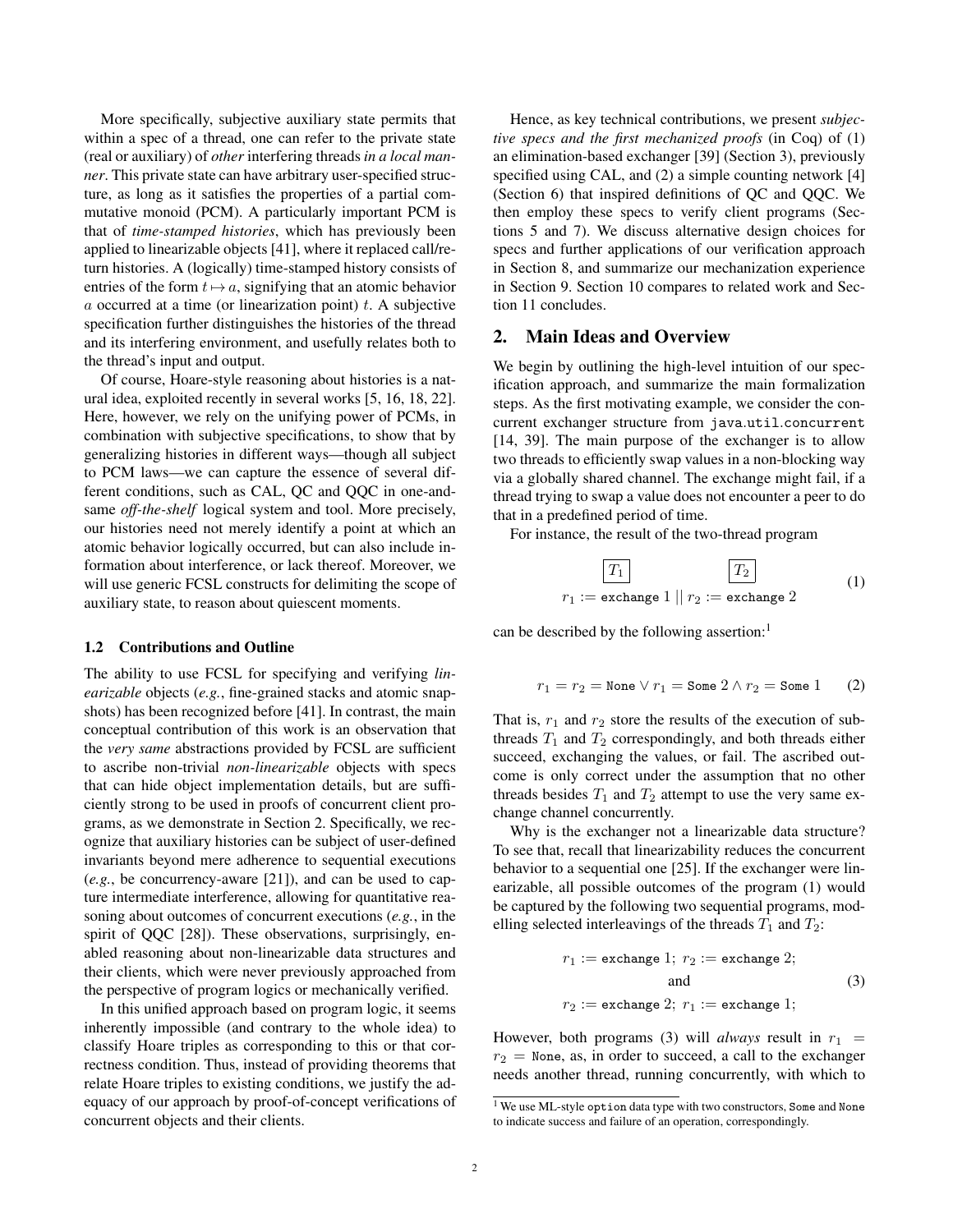exchange values. This observation demonstrates that linearizability with respect to a sequential specification is too weak a correctness criterion to capture the exchanger's be-havior observed in a truly concurrent context [\[21\]](#page-17-1): an adequate notion of correctness for exchange must mention the effect of interference.

Consider another structure, whose concurrent behavior cannot be related to sequential executions via linearizability:

$$
flip2 (x : ptr nat) : nat = \{
$$
  
\n
$$
a := flip x;
$$
  
\n
$$
b := flip x;
$$
  
\nreturn  $a + b$  } (4)

The procedure flip2 takes a pointer  $x$ , whose value is either 0 or 1 and changes its value to the opposite, twice, via the *atomic* operation flip, returning the sum of the previous values. Assuming that  $x$  is being modified only by the calls to flip2, what is the outcome  $r$  of the following program?

$$
r := \text{flip2 } x; \tag{5}
$$

The answer depends on the presence or absence of interfering threads that invoke flip2 concurrently with the program [\(5\)](#page-2-0). Indeed, in the absence of interference, flip2 will flip the value of x twice, returning the sum of 0 and 1, *i.e.*, 1. However, in the presence of other threads calling flip2 in parallel, the value of  $r$  may vary from 0 to 2.

What are the intrinsic properties of  $flip2$  to be specified? Since the effect of flip2 is distributed between two internal calls to flip, both subject to interference, the specification should capture that the variation in flip2's result is subject to interference. Furthermore, the specification should be expressive enough to allow reasoning under bounded interference. For example, in the absence of interference from any other threads besides  $T_1$  and  $T_2$  that invoke flip2 concurrently, the program below will always result in  $r = 2$ :

$$
\boxed{T_1}
$$
\n
$$
r_1 := \text{flip2 } x \parallel r_2 := \text{flip2 } x;
$$
\n
$$
r := r_1 + r_2
$$
\n(6)

#### <span id="page-2-2"></span>2.1 Abstract Histories of Non-linearizable Objects

Execution histories capture the traces of a concurrent object's interaction with various threads, and are a central notion for specifying concurrent data structures. For example, linearizability specifies the behavior of an object by mapping the object's global history of method invocations and returns to a sequence of operations that can be observed when the object is used sequentially [\[25\]](#page-17-0). However, as we have shown, neither exchange nor flip2 can be understood in terms of sequential executions.

We propose to specify the behavior and outcome of such objects in terms of *abstract concurrent histories*, as follows.

Instead of tracking method invocations and returns, our histories track the "interesting" changes to the object's state. What is "interesting" is determined by the user, depending on the intended clients of the concurrent object. Moreover, our specifications are subjective (*i.e.*, thread-relative) in the following sense. Our histories do not identify threads by their thread IDs. Instead, each method is specified by relating two different history variables: the history of the invoking thread (aka. *self*-history), and the history of its concurrent environment (aka. *other*-history). In each thread, these two variables have different values.

For example, in the case of the exchanger, the interesting changes to the object's state are the exchanges themselves. Thus, the global history  $\chi_{\mathcal{E}}$  tracks the successful exchanges in the form of pairs of values, as shown in below:

$$
\chi_{\mathcal{E}} = [\dots, (1, 2), (2, 1), (4, 5), (5, 4), (9, 8), (8, 9), \dots]
$$
\nExample 1.1.1

\nExample 2.1.1.2

\nExample 3.1.1.1.2

\nExample 4.1.1.2

\nExample 5.1.1.2

\nExample 6.1.1.2

\nExample 6.1.1.2

\nExample 7.1.2

\nExample 8.1.2

\nExample 9.1.2

\nExample 1.1.2

\nExample 1.1.2

\nExample 1.1.2

\nExample 1.1.2

\nExample 2.1.2

\nExample 3.1.2

\nExample 4.1.2

\nExample 5.1.2

\nExample 6.1.2

\nExample 1.1.2

\nExample 1.1.2

\nExample 1.1.2

\nExample 1.1.2

\nExample 2.1.2

\nExample 3.1.2

\nExample 4.1.2

\nExample 5.1.2

\nExample 6.1.2

\nExample 1.1.2

\nExample 1.1.2

\nExample 1.1.2

\nExample 1.1.2

\nExample 2.1.2

\nExample 3.1.2

\nExample 4.1.2

\nExample 5.1.2

\nExample 6.1.2

\nExample 1.1.2

\nExample 1.1.2

\nExample 1.1.2

\nExample 1.1.2

\nExample 2.1.2

\nExample 3.1.2

\nExample 4.1.2

\nExample 5.1.2

\nExample 6.1.2

\nExample 1.1.2

\nExample 1.1.2

\nExample 1.1.2

\nExample 1.1.2

\nExample 1.1.2

\nExample 1.1.2

\nExample 1.1.2

\n

<span id="page-2-0"></span>The diagram presents the history from the viewpoint of thread  $T_1$ . The exchanges made by  $T_1$  are colored white, determining the *self*-history of  $T_1$ . The gray parts are the exchanges made by the other threads (e.g.,  $T_2$ ,  $T_3$ , *etc.*), and determine the *other*-history for  $T_1$ .

The subjective division between *self* and *other* histories emphasizes that a successful exchange is actually represented by *two* pairs of numbers  $(x, y)$  and  $(y, x)$ , that appear consecutively in  $\chi_{\mathcal{E}}$ , and encode the two ends of an exchange from the viewpoint of the exchanging threads. We call such pairs *twins*. As an illustration, the white entry (2, 1) from the self-history of  $T_1$ , is matched by a twin gray entry  $(1, 2)$ from the other-history of  $T_1$ , encoding that  $T_1$  exchanging 2 for 1 corresponds to  $T_1$ 's environment exchanging 1 for 2.

The subjective division is important, because it will enable us to specify threads *locally*, *i.e.*, without referring to the code of other threads. For example, in the case of pro-gram [\(1\)](#page-1-2), we will specify that  $T_1$ , in the case of a successful exchange, adds a pair  $(1, r_1)$  to its self history, where Some  $r_1$ is  $T_1$ 's return value. Similarly,  $T_2$  adds a pair  $(2, r_2)$  to its self history, where Some  $r_2$  is  $T_2$ 's return value.

<span id="page-2-1"></span>On the other hand, it is an important invariant of the exchanger object—but not of any individual thread—that twin entries are symmetric pairs encoding different viewpoints of the one-and-the-same exchange. This object invariant will allow us to reason about clients containing combinations of exchanging threads. Taking program [\(1\)](#page-1-2) as an example again, the object invariant will imply of the individual specifications of  $T_1$  and  $T_2$ , that  $r_1$  must equal 2, and  $r_2$  must equal 1, if no threads interfered with  $T_1$  and  $T_2$ .

We can similarly employ abstract histories to specify flip2. One way to do it is to notice that the value of the shared counter x will be changing as  $0, 1, 0, 1, \ldots$ , and exactly *two* of these values will be contributed by each call to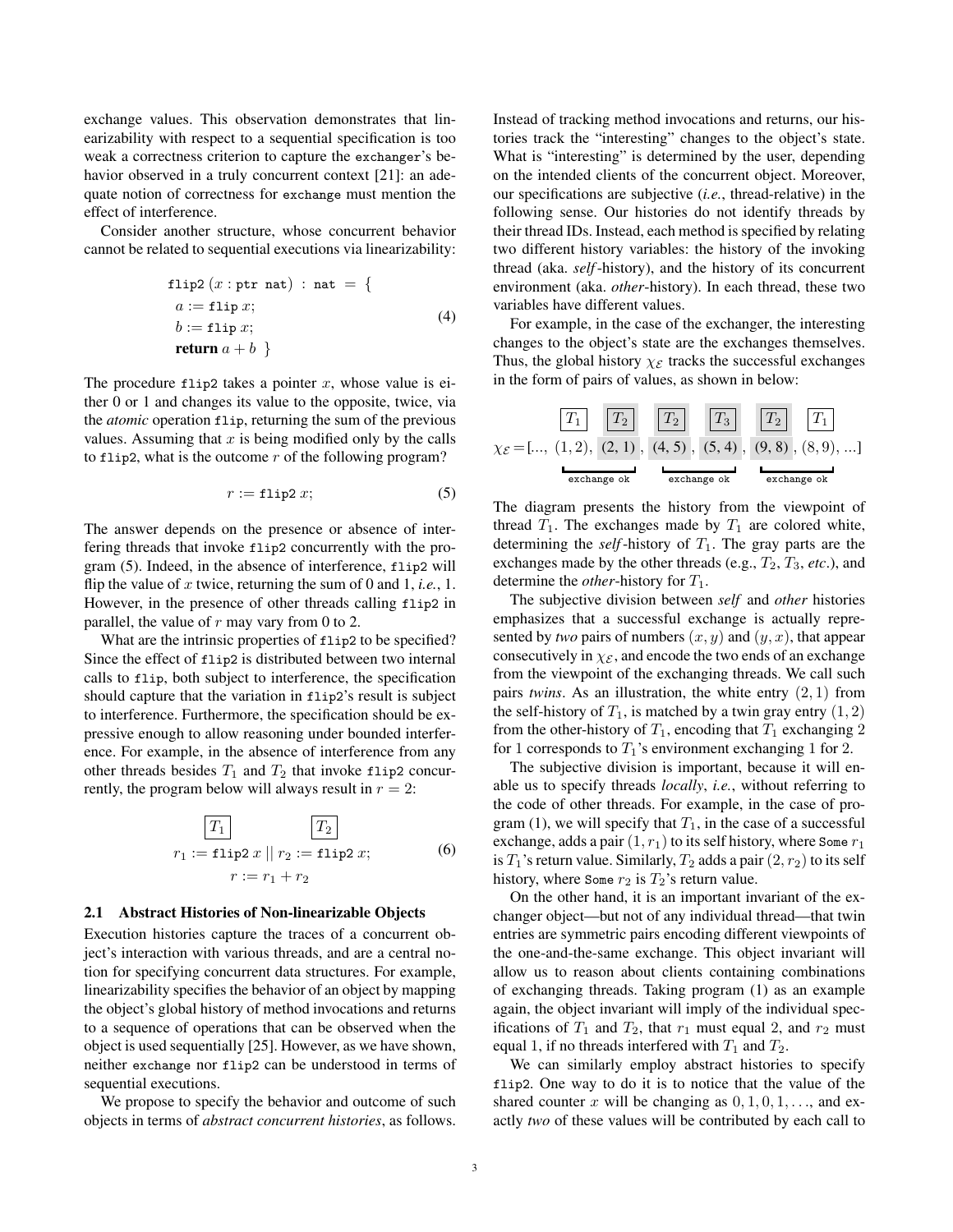flip2 made by some thread. We can depict a particular total history  $\chi_F$  of the flip2 structure as follows:



The two "white" contributions are made by thread  $T_1$ 's call to flip2, while the rest (gray) are contributions by  $T_1$ 's environment. Since the atomic flip operation returns the *complementary* (*i.e.*, previous) value of the counter, the overall result of  $T_1$ 's call in this case is  $\overline{1} + \overline{1} = 0 + 0 = 0$ .

The invariant for the flip2 structure postulates the interleaving 0/1-shape of the history and also ensures that the last history entry is  $x$ 's current value. This will allow us to reason about clients of flip2, such as [\(6\)](#page-2-1). In the absence of interference, we can deduce that the two parallel calls to flip2 have contributed four *consecutive* entries to the history  $\chi_{\mathcal{F}}$ , with each thread contributing precisely two of them. For each of the two calls, the result equals the sum of the two complementary values for what the corresponding thread has contributed to the history, hence, the overall sum  $r_1 + r_2$  is 2.

#### <span id="page-3-4"></span>2.2 Hoare-style Specifications for exchange and flip2

The above examples illustrate that subjectivity and object invariants are two sides of the same coin. In tandem, they allow us to specify threads individually, but also reason about thread combinations. We emphasize that in our approach, the invariants are *object-specific* and *provided by the user*. For example, we can associate the invariant about twin entries with the exchanger structure, but our method will not mandate the same invariant for other structures for which it is not relevant. This is in contrast to using a fixed correctness condition, such as linearizability, QC, or CAL, which cannot be parametrized by user-defined properties.<sup>[2](#page-3-0)</sup>

Subjective histories can be encoded in our approach as *auxiliary state* [\[36,](#page-17-16) [41\]](#page-18-2). Our Hoare triples will specify how programs modify their histories, while the invariants are declared as properties of a chunk of shared state (*e.g.*, resource invariants of [\[36\]](#page-17-16)). With the two components, we will be able to describe the effects and results of programs *declaratively*, *i.e.*, without exposing program implementations.

A semi-formal and partial spec of exchange looks as follows, with the white/gray parts denoting *self* /*other* contributions to history, from the point of view of the thread being specified (we postpone the full presentation until Section [3\)](#page-5-0):

<span id="page-3-1"></span>
$$
\{\chi_{\mathcal{E}} = [\dots] \}
$$
  
exchange v  

$$
\left\{ \chi_{\mathcal{E}} = [\dots, (v, w), \dots] \text{ else } \chi_{\mathcal{E}} = [\dots] \right\}
$$
 (7)

The ellipsis (. . .) stands for an existentially-quantified chunk of the history. The spec [\(7\)](#page-3-1) says that a successful exchange adds an entry  $(v, w)$  to the *self*-history (hence, the entry is white). In the case of failed exchange, no entry is added. In the complete and formal specification in Section [3,](#page-5-0) we will have to add a timing aspect, and say that the new entry appears *after* all the history entries from the precondition. We will also have to say that no entries are removed from the *other* history (*i.e.*, the exchanger cannot erase the behavior of other threads), but we elide those details here.

The spec of flip2 is defined with respect to history  $\chi_{\mathcal{F}}$ :

<span id="page-3-2"></span>
$$
\{\chi_{\mathcal{F}} = [\dots] \}
$$
  
flip2 x  

$$
\exists a b, \chi_{\mathcal{F}} = [\dots, a, \dots, b, \dots], \text{res} = \bar{a} + \bar{b} \}
$$
 (8)

It says that the return value res is equal to the sum of binary complements  $\bar{a} + b$  for the thread's two separate *self*contributions to the history. Due to the effects of the interference, the history entries  $a$  and  $b$  may be separated in the overall history by the contributions of the environment, as indicated by  $\ldots$  between them.

∤

### <span id="page-3-3"></span>2.3 Using Subjective Specifications in the Client Code

The immediate benefit of using Hoare logic is that one can easily reason about programs whose components use different object invariants, whereas there is not much one can say about programs whose components require different correctness conditions. For example, Figure [1](#page-4-0) shows a proof sketch for a toy program that uses both exchange and flip2. As each of these methods requires its own auxiliary history variable ( $\chi_{\mathcal{E}}$  for the exchanger, and  $\chi_{\mathcal{F}}$  for flip2), the combined program uses both, but the proof simply ignores those histories that are not relevant for any specific method (*i.e.*, we can "frame" the specs  $(7)$  and  $(8)$  wrt. the histories of the objects that they do not depend upon).

The program first forks two instances of flip2, storing the results in  $r_1$  and  $r_2$  (line 4). Next, two new threads are forked, trying to exchange  $r_1$  and  $r_2$  (line 8). The conditional (line 12) checks if the exchange was successful, and if so, assigns the sum of exchanged values to  $t$  (line 14); otherwise  $t$  gets assigned 2. We want to prove via the specs  $(7)$  and  $(8)$ , that in the absence of external interference on the flip2's pointer x and the exchanger, the outcome is always  $t = 2$ .

*Explaining the verification* In addition to the absence of external interference, we assume that the initial value of  $x$  is 0, and the initial *self*-histories for both flip2 and exchange are empty (line 1). Once the flip2 threads are forked, we employ spec [\(8\)](#page-3-2) for each of them, simply ignoring (i.e.,

<span id="page-3-0"></span><sup>2</sup> For example, linearizability does not allow users to declare history invariants on a per-object basis. The exchanger example motivated the introduction of the correctness condition CAL [\[21\]](#page-17-1), which relaxes linearizability, and makes it somewhat more general in this respect, but still falls short of admitting user-defined invariants. flip2 can be specified using a variation of QC [\[28\]](#page-17-6), but we show that a similar property can be expressed via subjectivity and a user-defined invariant.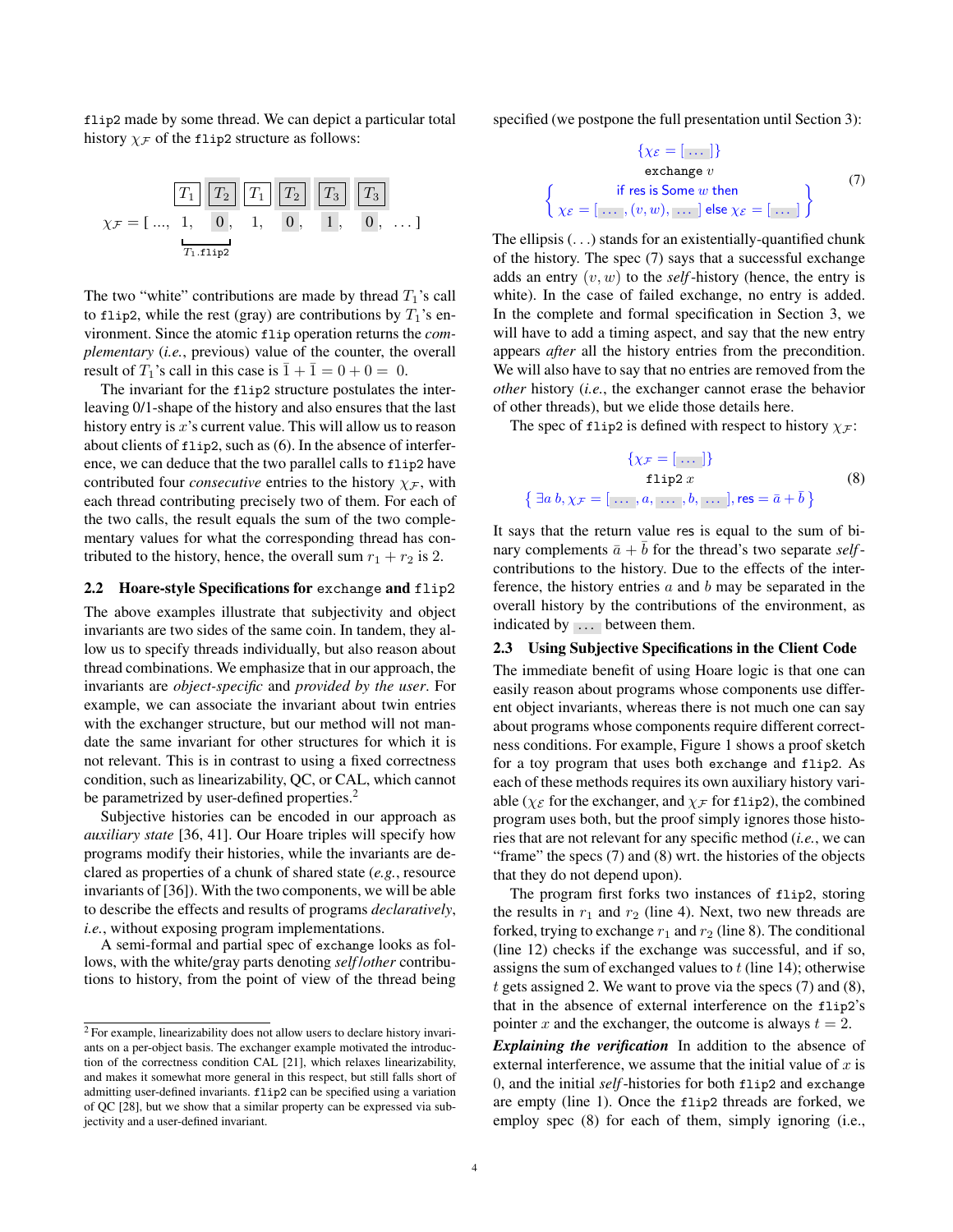$$
\begin{aligned}\n\{\chi_{\mathcal{F}} = \emptyset, \chi_{\mathcal{E}} = \emptyset\} &\{\chi_{\mathcal{F}} = [\dots] \} &\{\chi_{\mathcal{F}} = [\dots] \} \\
1 &\{\chi_{\mathcal{F}} = [\dots] \} &\{\chi_{\mathcal{F}} = [\dots] \} \\
2 &\{\chi_{\mathcal{F}} = [\dots] \} &\{\chi_{\mathcal{F}} = [\dots] \} \\
3 &\{\chi_{\mathcal{F}} = [\dots, a, \dots, b, \dots], r_1 := \bar{a} + \bar{b} \} &\{\exists a \ d, \chi_{\mathcal{F}} = [\dots, c, \dots, d, \dots], r_2 := \bar{c} + \bar{d} \} \\
4 &\{\exists a \ b, \chi_{\mathcal{F}} = [\dots, a, \dots, b, \dots], r_1 := \bar{a} + \bar{b} \} &\{\exists c \ d, \chi_{\mathcal{F}} = [\dots, c, \dots, d, \dots], r_2 := \bar{c} + \bar{d} \} \\
6 &\{\gamma_1 + r_2 = 2 \} &\{\chi_{\mathcal{E}} = [\dots] \} &\{\chi_{\mathcal{E}} = [\dots] \} \\
7 &\{\text{if } s_1 \text{ is Some } v_1 \text{ then} \\\{\chi_{\mathcal{E}} = [\dots, (r_1, v_1), \dots] \text{ else } \chi_{\mathcal{E}} = [\dots] \} &\{\text{if } s_2 \text{ is Some } v_2 \text{ then} \\\{\chi_{\mathcal{E}} = [\dots, (r_2, v_2), \dots] \text{ else } \chi_{\mathcal{E}} = [\dots] \} \\
10 &\{\text{if } s_1 \text{ is Some } v_1 \text{ and } s_2 \text{ is Some } v_2 \implies \chi_{\mathcal{E}} = \text{Norm}((r_1, v_1), (r_2, v_2)) = \text{perm}((v_1, r_1), (v_2, r_2)) \} \\
11 &\{\text{if } s_1 \text{ is Some } v_1 \text{ and } s_2 \text{ is Some } v_2 \text{ then} \\\{v_1 = r_2, v_2 = r_1, r_1 + r_2 = 2 \}} &t := v_1 + v_2 \quad \{t = 2 \} \text{ else } t := 2 \quad \{t = 2 \} &\end{aligned}
$$

<span id="page-4-0"></span>Figure 1. Verification of a concurrent client program using exchange and flip2 in the absence of external interference.

framing out)  $\chi_{\mathcal{E}}$ , as this history variable does not apply to them flip2. Upon finishing, the postconditions of flip2 in line 4 capture the relationship between the contributions to the history  $\chi_{\mathcal{F}}$  and the results  $r_1$  and  $r_2$  of the two calls.

Both postconditions in line 4 talk about the very same history  $\chi_F$ , just using different colors to express that the contributions of the two threads are *disjoint*: a and b being white in the left thread, implies that  $a$  and  $b$  are history entries added by the left thread. Thus, they *must* be gray in the right thread, as they cannot overlap with the entries contributed by the right thread. The right thread cannot explicitly specify in its postcondition that  $a$  and  $b$  are gray, since the right thread is unaware of the specific contributions of the left thread.

Dually, c and d being white in the right thread in line 4, implies that they must be gray on the left. Thus, overall, in line 5, we know that  $\chi_{\mathcal{F}}$  contains all four entries in some permutation, and in the absence of intereference, it contains no other entries but these four. From the object invariant on  $\chi$ <sub>F</sub> it then follows that the entries are some permutation of  $[1, 0, 1, 0]$ , which makes their sum total  $r_1 + r_2 = 2$ .

Similarly, we ignore  $\chi$ <sub>F</sub> while reasoning about calls to exchange via spec [\(7\)](#page-3-1) (lines 7 and 9). As before, we know that the entry  $(r_1, v_1)$ , which is white in the left postcondition in line 9, must be gray on the right, and dually for  $(r_2, v_2)$ . In total, the history  $\chi_{\mathcal{E}}$  must contain both of the entries, but, by the invariant, it must also contain their twins. In the absence of any other interference, it therefore must be that  $(r_1, v_1)$  is a twin for  $(r_2, v_2)$ , *i.e.*,  $r_1 = v_2$  and  $r_2 = v_1$ , as line 11 expresses for the case of a succesful exchange. The rest of the proof is then trivial.

The sketch relied on several important aspects of program verification in FCSL: *(i)* the invariants constraining  $\chi$ <sub>F</sub> and  $\chi_{\mathcal{E}}$  were preserved by the methods, *(ii)* upon joining the

threads, we can rely on the disjointness of history contributions of the two threads, in order to combine the thread-local views into a specification of the parent thread, and, *(iii)* we could guarantee the absence of the external interference.

The aspect *(i)* is a significant component of what it means to specify and verify a concurrent object. As we will show in Sections [3](#page-5-0) and [6,](#page-8-0) defining a sufficiently strong object invariant, and then proving that it is indeed an invariant, *i.e.*, that it is preserved by the implementation of the program, is a major part of the verification challenge. We will explain FCSL rules for *parallel composition* and *hiding* in Section [4,](#page-6-0) justifying the reasoning principles *(ii)* and *(iii)*.

## 2.4 Specifying Non-linearizable Objects in Three Steps As shown by Sections [2.1–](#page-2-2)[2.3,](#page-3-3) our method for specifying and verifying non-linearizable concurrent objects and their clients boils down to the following three systematic steps.

*Step 1 ([§2.1\)](#page-2-2): Define object-specific auxiliary state and its invariants. The auxiliary state will typically include a specific notion of abstract histories, recording whatever behavior is perceived as essential by the implementor of the object*. To account for the variety of object-specific correctness conditions, we do not fix a specific shape for the histories. We do not restrict them to always record pairs of numbers (as in the exchanger), or record single numbers (as in flip2). The only requirement that we impose on auxiliary state in general, and on histories in particular, is that the chosen type of auxiliary state is an instance of the PCM algebraic structure [\[41\]](#page-18-2), thus providing an abstract, and user-defined, notion of *disjointness* between *self* /*other* contributions.

*Step 2 ([§2.2\)](#page-3-4): Formulate Hoare-style specifications, parametrized by interference, and verify them*. This step provides a suitable "interface" for the methods of the concur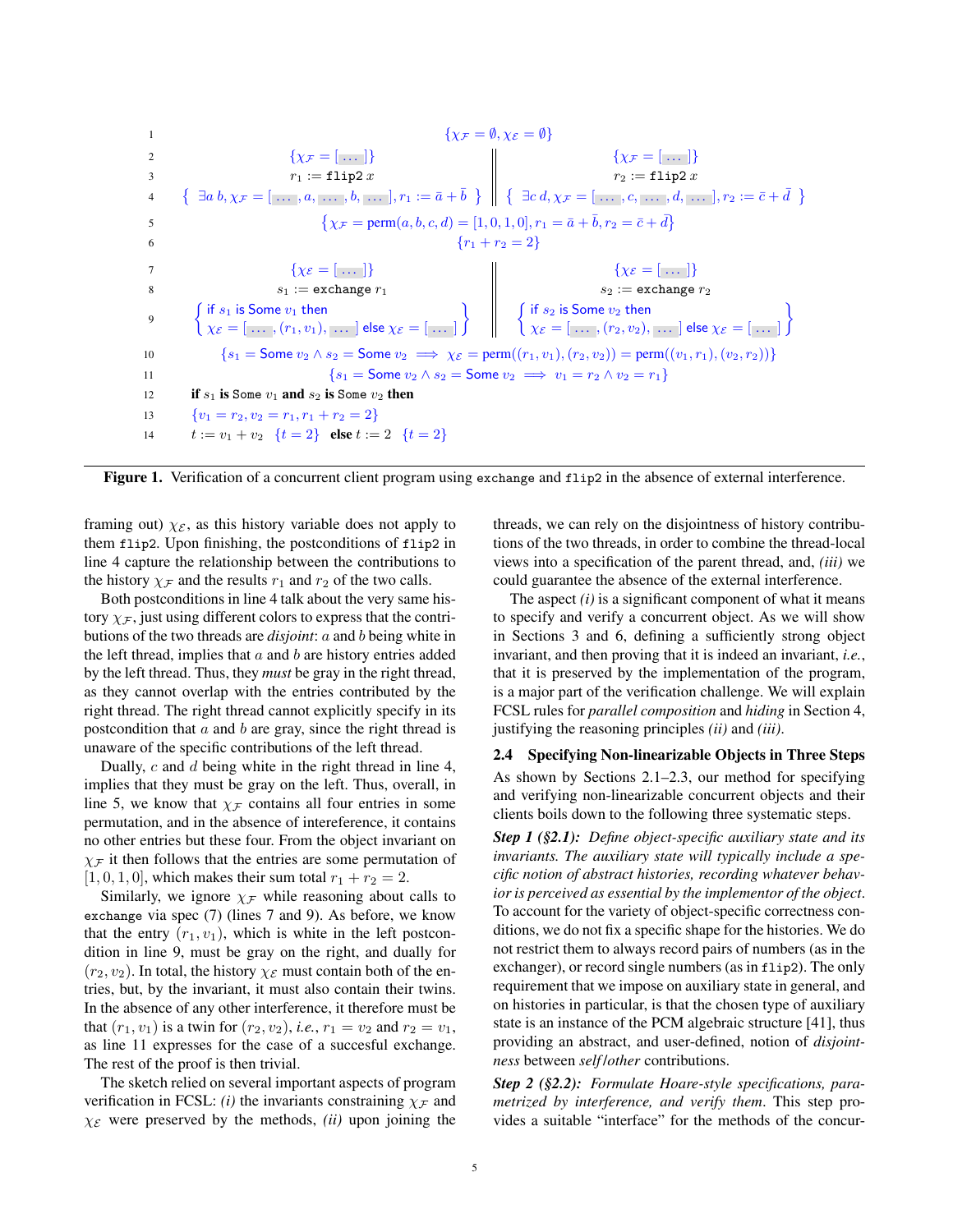rent object, which the clients use to reason, without knowing the details of the object and method implementations. Naturally, the interface can refer to the auxiliary state and histories defined in the previous step. When dealing with non-linearizable objects in FCSL, it is customary to formulate the spec in a subjective way (*i.e.*, using *self* /*other*, dually white/gray division between history entries) so that the specification has a way to refer to the effects of the interfering calls to the same object. The amount of interference can be later instantiated with more specific information, once we know more about the context of concurrent threads in which the specified program is being run.

*Step 3 ([§2.3\)](#page-3-3): Restrict the interference when using object specs for verification of clients*. Eventually, thread-local knowledge about effects of individual clients of one and the same object, should be combined into a cumulative knowledge about the effect of the composition. To measure this effect, one usually considers the object in a *quiescent* (interference-free) moment [\[38\]](#page-17-17). To model quiescent situations, FCSL provides a program-level constructor for *hiding*. In particular, hide  $e$  executes  $e$ , but statically prevents other threads from interfering with  $e$ , by making  $e$ 's auxiliary history invisible. Program e's *other* contribution is fixed to be empty, thus modeling quiescence.

# <span id="page-5-0"></span>3. Verifying the Exchanger Implementation

We now proceed with more rigorous development of the invariants and specification for the exchanger data structure, necessary to verify its real-world implementation [\[14\]](#page-17-15), which was so far elided from the overview of the approach.

The exchanger implementation is presented in ML-style pseudo-code in Figure [2.](#page-5-1) It takes a value  $v : A$  and creates an *offer* from it (line 2). An offer is a pointer  $p$  to two consecutive locations in the heap.<sup>[3](#page-5-2)</sup> The first location stores  $v$ , and the second is a "hole" which the interfering thread tries to fill with a matching value. The hole is drawn from the type hole =  $U | R | M w$ . Constructor U signals that the offer is unmatched; R that the exchanger retired (*i.e.*, withdrew) the offer, and does not expect any matches on it; and M  $w$ that the offer has been matched with a value  $w$ .

The global pointer  $q$  stores the latest offer proposed for matching. The exchanger proposes  $p$  for matching by making  $q$  point to  $p$  via the atomic compare-and-set instruction CAS (line 3). We assume that CAS returns the value read, which can be used to determine if it failed or succeeded. If CAS succeeds, exchanger waits a bit, then checks if the offer has been matched by some  $w$  (lines 6, 7). If so, Some  $w$  is returned (line 7). Otherwise, the offer is retired by storing R into its hole (line 6). Retired offers remain allocated (thus, exchanger has a memory leak) in order to avoid the ABA problem, as usual in many concurrent structures [\[24,](#page-17-18) [46\]](#page-18-3). If the exchanger fails to link  $p$  into  $q$  in line 3, it deallocates

| 1              | exchange $(v : A)$ : option $A = \{$                    |
|----------------|---------------------------------------------------------|
| $\overline{c}$ | $p \leftarrow \text{alloc}(v, \text{U});$               |
| 3              | $b \leftarrow \text{CAS}(q, \text{null}, p);$           |
| $\overline{4}$ | if $b == null$ then                                     |
| 5              | sleep $(50)$ ;                                          |
| 6              | $x \leftarrow$ CAS $(p+1, U, R)$ ;                      |
| $\overline{7}$ | if x is $M w$ then return (Some w)                      |
| 8              | else return None                                        |
| 9              | else                                                    |
| 10             | $de$ alloc $p$ ;                                        |
| 11             | $cur \leftarrow \texttt{read } q;$                      |
| 12             | if $cur == \text{null}$ then return None                |
| 13             | else                                                    |
| 14             | $x \leftarrow$ CAS (cur+1, U, M v);                     |
| 15             | CAS $(q, cur, null)$ ;                                  |
| 16             | if x is U then $w \leftarrow$ read cur; return (Some w) |
| 17             | else return None $\}$                                   |

<span id="page-5-1"></span>Figure 2. Elimination-based exchanger procedure.

the offer  $p$  (line 10), and instead tries to match the offer  $cur$ that is current in  $q$ . If no offer is current, perhaps because another thread already matched the offer that made the CAS in line 3 fail, the exchanger returns None (line 12). Otherwise, the exchanger tries to make a match, by changing the hole of cur into M  $v$  (line 14). If successful (line 16), it reads the value  $w$  stored in  $cur$  that was initially proposed for matching, and returns it. In any case, it unlinks  $cur$  from  $q$  (line 15) to make space for other offers.

#### 3.1 Step 1: Defining Auxiliary State and Invariants

To formally specify the exchanger, we decorate it with auxiliary state. In addition to histories, necessary for specifying the observable behavior, the auxiliary state is used for capturing the coherence constraints of the actual implementation, *e.g.*, with respect to memory allocation and management of outstanding offers. The state is subjective as described in Section [2:](#page-1-0) it keeps thread-local auxiliary variables that name the thread's private state (*self*), but also the private state of all other threads combined (*other*).

The subjective state of the exchanger for each thread in this example consists of three groups of two components: (1) thread-private heap  $h<sub>S</sub>$  of the thread, and of the environment  $h<sub>O</sub>$ , (2) a set of outstanding offers  $\pi<sub>S</sub>$  created by the thread, and by the environment  $\pi_{\Omega}$ , and (3) a time-stamped history of values  $\chi$ <sub>S</sub> that the thread exchanged so far, and dually  $\chi$ <sub>O</sub> for the environment. In Section [2,](#page-1-0) we illustrated subjectivity by means of histories, white we used white and gray entries, respectively, to describe what here we name  $\chi$ s and  $\chi$ o, respectively. Now we see that the dichotomy extends beyond histories, and this example requires the dichotomy applied to heaps, and to sets of offers as well. In addition to *self* /*other* components of heaps, permissions and histories, we also need shared (aka. *joint*) state consisting of two components: a heap  $h<sub>J</sub>$  of storing the offers that have been made, and

<span id="page-5-2"></span> $3$  In our mechanization, we simplify a bit by making  $p$  point to a pair instead.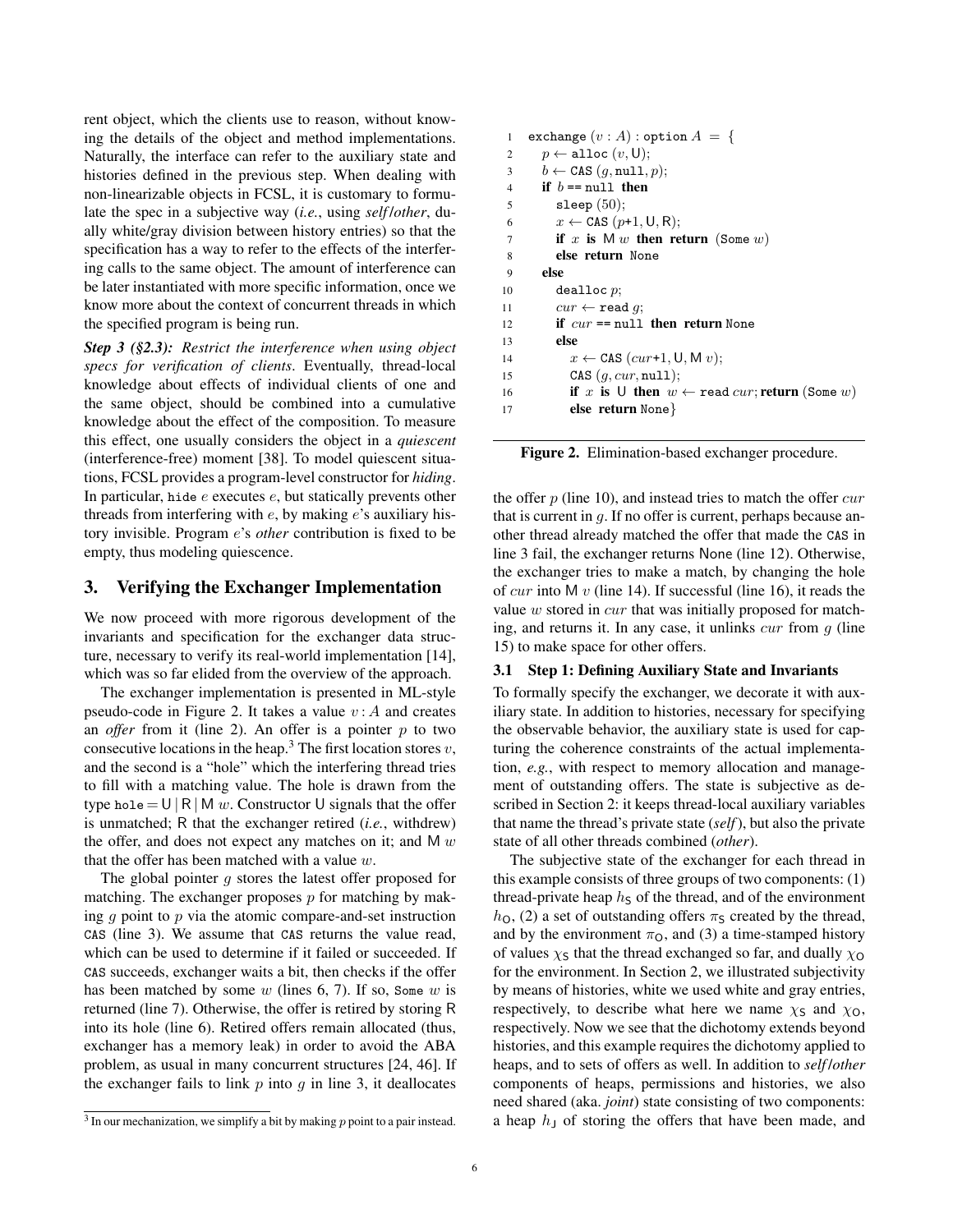a map  $m<sub>J</sub>$  of offers that have been matched, but not yet collected by the thread that made them.

Heaps, sets and histories are all PCMs under the operation of disjoint union, with empty heap/set/history as a unit. We overload the notation and write  $x \mapsto v$  for a singleton heap with a pointer x storing value v, and  $t \mapsto a$  for a singleton history. Similarly, we apply disjoint union  $\cup$  and subset  $\subseteq$ , to all three types uniformly.

We next describe how the exchanger manipulates the above variables. First,  $h_1$  is a heap that serves as the "staging" area for the offers. It includes the global pointer g. Whenever a thread wants to make an offer, it allocates a pointer p in  $h<sub>S</sub>$ , and then tries to move p from  $h<sub>S</sub>$  into  $h<sub>J</sub>$ , simultaneously linking  $q$  to  $p$ , via the CAS in line 3 of Figure [2.](#page-5-1)

Second,  $\pi_S$  and  $\pi_O$  are sets of offers (hence, sets of pointers) that determine offer ownership. A thread that has the offer  $p \in \pi_S$  is the one that created it, and thus has the *sole* right to retire  $p$ , or to collect the value that  $p$  was matched with. Upon collection or retirement,  $p$  is removed from  $\pi$ s.

Third,  $\chi$ <sub>S</sub> and  $\chi$ <sub>O</sub> are exchanger-specific histories, each mapping a time-stamp (isomorphic to nats), to a pair of exchanged values. A singleton history  $t \mapsto (v, w)$  symbolizes that a thread having this singleton as a subcomponent of  $\chi$ s, has exchanged  $v$  for  $w$  at time  $t$ . As we describe below, the most important invariant of the exchanger is that each such singleton is matched by a "symmetric" one to capture that another thread has *simultaneously* exchanged w for v. Classical linearizability cannot express this simultaneous behavior, making the exchanger non-linearizable.

Fourth,  $m<sub>J</sub>$  is a map storing the offers that were matched, but not yet acknowledged and collected. Thus, dom  $m_1$  =  $\pi_S \cup \pi_O$ . A singleton entry in  $m_J$  has the form  $p \mapsto (t, v, w)$ and denotes that offer  $p$ , initially storing  $v$ , was matched at time t with w. A singleton entry is entered into  $m<sub>J</sub>$  when a thread on the one end of matching, matches  $v$  with  $w$ . Such a thread also places the *twin* entry  $\bar{t} \mapsto (w, v)$ , with inverted order of v and w, into its own private history  $\chi$ <sub>S</sub>, where:

$$
\bar{t} = \begin{cases} t+1 & \text{if } t \text{ is odd} \\ t-1 & \text{if } t > 0 \text{ and } t \text{ is even} \end{cases}
$$

For technical reasons, 0 is not a valid time-stamp, and has no distinct twin. The pending entry for p resides in  $m<sub>J</sub>$  until the thread that created the offer  $p$  decides to "collect" it. It removes  $p$  from  $m<sub>J</sub>$ , and simultaneously adds the entry  $t \mapsto (v, w)$  into its own  $\chi$ <sub>S</sub>, thereby logically completing the exchange. Since twin time-stamps are consecutive integers, a history cannot contain entries *between* twins.

Thus, two twin entries in the combined history including  $\chi$ s,  $\chi$ o and  $m<sub>J</sub>$ , jointly represent a single exchange, as if it occurred *atomically*. For example, the entries  $1 \mapsto (v_1, w_1)$ and  $2 \mapsto (w_1, v_1)$  will encode the end-points of the first exchange; the entries  $3 \mapsto (v_2, w_2)$  and  $4 \mapsto (w_2, v_2)$ will encode the end-points of the second exchange, etc., the entries at timestamps  $t$  and  $t + 1$ , for odd  $t$ , will encode the end-points of the  $\frac{t+1}{2}$ -th exchange. *Concurrency-aware* 

histories [\[21\]](#page-17-1) capture this by making the ends of an exchange occur as simultaneous events. We capture it via twin timestamps. More formally, consider  $\chi = \chi_S \cup \chi_O \cup ||m_J||$ . Then, the exchanger's main invariant is that  $\chi$  always contains matching twin entries:

<span id="page-6-2"></span>
$$
t \mapsto (v, w) \subseteq \chi \iff \bar{t} \mapsto (w, v) \subseteq \chi \tag{9}
$$

Here  $||m_J||$  is the collection of all the entries in  $m_J$ . That is,  $\|\emptyset\| = \emptyset$ , and  $\|p \mapsto (t, v, w) \cup m_J'\| = t \mapsto (v, w) \cup \|m_J'\|.$ 

In our implementation, we prove that atomic actions, such as CAS, preserve the invariant, therefore, the whole program, being just a composition of actions, doesn't violate it.

# 3.2 Step 2: Hoare-style Specification of Exchanger

We can now give the desired formal Hoare-style spec.

<span id="page-6-3"></span>
$$
\{h_{\mathsf{S}} = \emptyset, \pi_{\mathsf{S}} = \emptyset, \chi_{\mathsf{S}} = \emptyset, \eta \subseteq \chi_{\mathsf{O}} \cup \|m_{\mathsf{J}}\|\}
$$
  
exchange  $v$   

$$
\left\{\n\begin{array}{c}\nh_{\mathsf{S}} = \emptyset, \pi_{\mathsf{S}} = \emptyset, \eta \subseteq \chi_{\mathsf{O}} \cup \|m_{\mathsf{J}}\|, \\
\text{if } \mathsf{res} \text{ is Some } w \text{ then} \\
\exists t. \chi_{\mathsf{S}} = t \mapsto (v, w), \text{last}(\eta) < t, \bar{t} \text{ else } \chi_{\mathsf{S}} = \emptyset\n\end{array}\n\right\}
$$
(10)

The precondition says that the exchanger starts with the empty private heap  $h<sub>S</sub>$ , set of offers  $\pi<sub>S</sub>$  and history  $\chi<sub>S</sub>$ ; hence by framing, it can start with any value for these compo-nents.<sup>[4](#page-6-1)</sup> The logical variable  $\eta$  names the initial history of all threads,  $\chi_{\mathbf{O}} \cup ||m_{\mathbf{I}}||$ , which may grow during the call, thus, we use subset instead of equality to make the precondition stable under other threads adding entries to  $\chi_0$  or  $m_J$ .

In the postcondition, the self heap  $h<sub>S</sub>$  and the set of offers  $\pi_S$  didn't change. Hence, if exchange made an offer during its execution, it also collected or retired it by the end. The history  $\eta$  is still a subset of the ending value for  $\chi_0 \cup$  $||m||$ , signifying that the environment history only grows by interference. We will make a crucial use of this part of the spec when verifying a client of the exchanger in Section [5.](#page-7-0)

If the exchange fails (*i.e.*, res is None), then  $\chi$ s remains empty. If it succeeds (either in line 7 or line 16 in Figure [2\)](#page-5-1), *i.e.*, if the result res is Some w, then there exists a time-stamp t, such that self-history  $\chi_S$  contains the entry  $t \mapsto (v, w)$ , symbolizing that  $v$  and  $w$  were exchanged at time  $t$ .

Importantly, the postcondition implies, by invariant [\(9\)](#page-6-2), that in the success case, the twin entry  $\bar{t} \mapsto (w, v)$  must belong to  $\chi_0 \cup ||m||$ , *i.e.*, *another* thread matched the exchange (this was made explicit by the spec [\(7\)](#page-3-1)). Moreover, the exchange occurred *after* the call to exchange: whichever η we chose in the pre-state, both t and  $\bar{t}$  are larger than the last time-stamp in  $\eta$ .

The proof outline for the exchanger is available in Appendix [A.](#page-15-1) In Section [5,](#page-7-0) after introducing necessary FCSL background, we will illustrate *Step 3* of our method and show how to employ the subjective Hoare spec [\(10\)](#page-6-3) for modular verification of a concurrent client.

<span id="page-6-1"></span><span id="page-6-0"></span><sup>4</sup> Framing in FCSL is similar to that of separation logic, allowing extensions to the initial state that remain invariant by program execution. In FCSL, however, framing applies to any PCM-valued state component (*e.g.*, heaps, histories, *etc*.), whereas in separation logic, it applies just to heaps.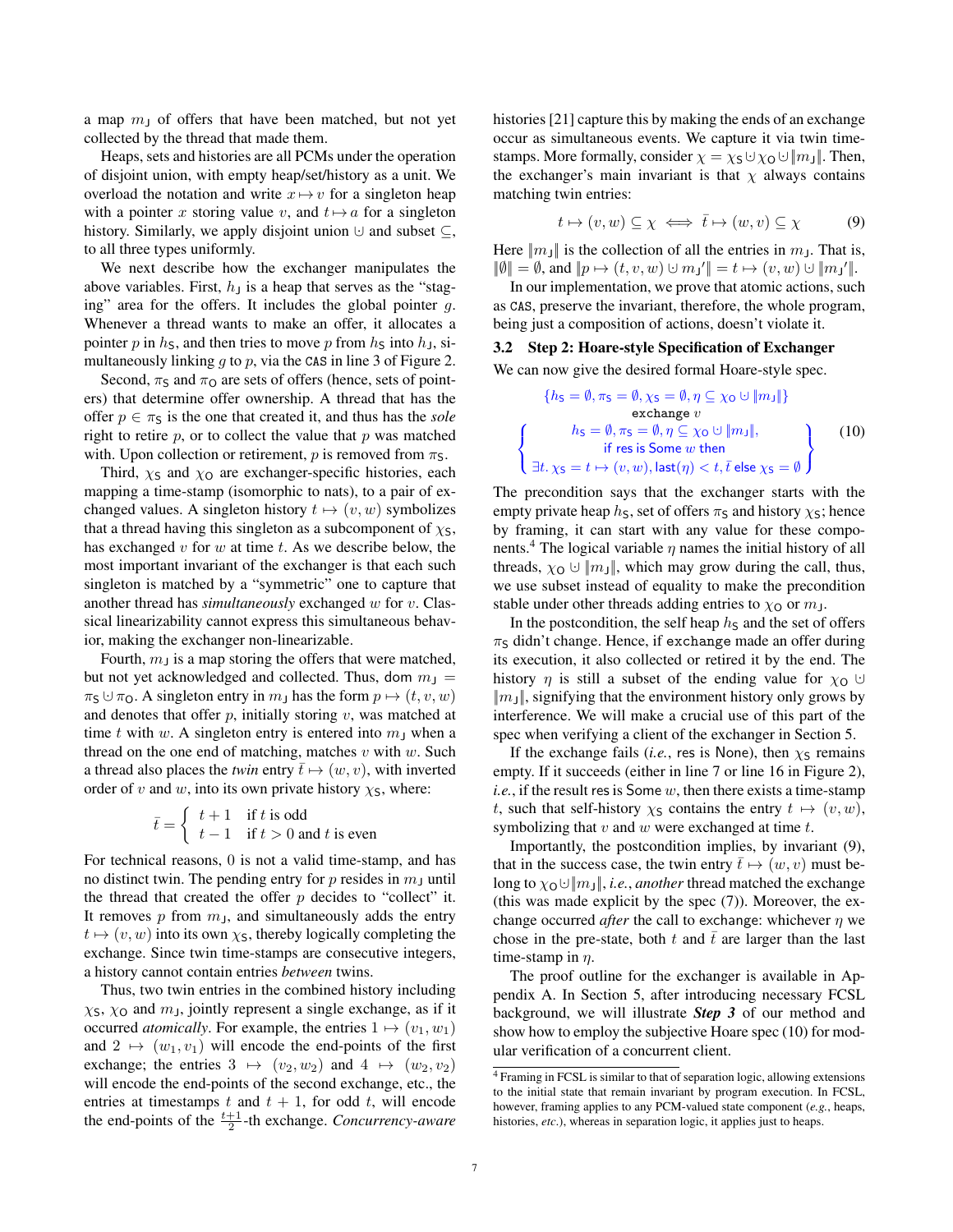#### 4. Background on FCSL

In order to formally present *Step 3* of our method, we first need to introduce some important parts of FCSL.

A Hoare specification in FCSL has the form  $\{P\} e \{Q\} @ \mathcal{R}$ . P and Q are pre- and postcondition for partial correctness, and R defines the *shared resource* on which e operates. The latter is a state transition system describing the invariants of the state (real and auxiliary) and atomic operations that can be invoked by the threads that simultaneously operate on that state. We elide the transition system aspect of resources here, and refer to [\[35\]](#page-17-9) for detailed treatment.

An important secondary role of a resource is to declare the variables that  $P$  and  $Q$  may scope over. For example, in the case of exchanger, we use the variables  $h_S$ ,  $\pi_S$ ,  $\chi_S$ ,  $h_0, \pi_0, \chi_0$ , and  $h_1, m_1$ . The mechanism by which the variables are declared is as follows. Underneath, a resource comes with only three variables:  $a_S$ ,  $a_O$  and  $a_J$  standing for abstract self state, other state, and shared (joint) state, but the user can pick their types depending on the application. In the case of exchanger,  $a<sub>S</sub>$  and  $a<sub>O</sub>$  are triples containing a heap, an offer-set and a history. The variables we used in Sec-tion [2](#page-1-0) are projections out of such triples:  $a_S = (h_S, \pi_S, \chi_S)$ , and  $a_{\mathbf{O}} = (h_{\mathbf{O}}, \pi_{\mathbf{O}}, \chi_{\mathbf{O}})$ . Similarly,  $a_{\mathbf{J}} = (h_{\mathbf{J}}, m_{\mathbf{J}})$ .

It is essential that  $a<sub>S</sub>$  and  $a<sub>O</sub>$  have a common type exhibiting the algebraic structure of a PCM, under a partial binary operation  $\cup$ . PCMs give a way, generic in  $\mathcal{R}$ , to define the inference rule for parallel composition.

$$
\frac{\{P_1\} e_1 \{Q_1\} @ \mathcal{R} \quad \{P_2\} e_2 \{Q_2\} @ \mathcal{R} }{\{P_1 \circledast P_2\} e_1 \parallel e_2 \{[res.1/res]Q_1 \circledast [res.2/res]Q_2\} @ \mathcal{R} } \tag{11}
$$

Here,  $\circledast$  is defined as follows.

$$
(P_1 \circledast P_2)(a_5, a_1, a_0) \iff \exists x_1 \ x_2 \ldotp a_5 = x_1 \cup x_2, P_1(x_1, a_1, x_2 \cup a_0), P_2(x_2, a_1, x_1 \cup a_0)
$$

Thereby, when a parent thread forks  $e_1$  and  $e_2$ , then  $e_1$ becomes part of the environment for  $e_2$ , and vice-versa. This is so because the *self* component  $a<sub>S</sub>$  of the parent is split into  $x_1$  and  $x_2$ ;  $x_1$  becomes the *self* part of  $e_1$ , but  $x_2$  is added to the *other* part  $a_0$  of  $e_1$  (and symmetrically for  $e_2$ ).

To reason about quiescent moments, we use one more constructor of FCSL: *hiding*. The program hide e operationally executes e, but logically installs a resource within the scope of  $e$ . In the case of the exchanger, hide  $e$  starts only with private heaps  $h<sub>S</sub>$  and  $h<sub>O</sub>$ , then takes a chunk of heap out of  $h<sub>S</sub>$  and "installs" an exchanger in this heap, allowing the threads in e to exchange values. hide e is *quiescent* wrt. exchanger, as the typechecker will prevent composing hide  $e$ with threads that want to exchange values with  $e$ .

The auxiliaries  $\pi_S$ ,  $\chi_S$ ,  $\pi_O$ ,  $\chi_O$ , and  $h_J$ ,  $m_J$ , belonging to the exchanger (denoted as resource  $\mathcal{E}$ ) are visible within hide, but outside, only  $h<sub>S</sub>$  persists (denoted as a resource  $P$ for private state). We elide the general hiding rule [\[35\]](#page-17-9), and just show the special case for the exchanger.

<span id="page-7-2"></span> ${P}$  e  ${Q}$   $@{\mathcal{E}}$ 

$$
\{h_{\mathsf{S}} = \Phi_1(h_{\mathsf{J}}), \Phi_1(P)\}\text{ hide }e\{\exists \Phi_2. h_{\mathsf{S}} = \Phi_2(h_{\mathsf{J}}), \Phi_2(Q)\}\textcircled{q\mathcal{P}}
$$
\n(12)

Read bottom-up, the rule says that we can install the exchanger  $\mathcal E$  in the scope of a thread that works with  $\mathcal P$ , but then we need substitutions  $\Phi_1$  and  $\Phi_2$ , to map variables of  $\mathcal{E}$  ( $h_s$ ,  $\pi_s$ ,  $\chi_s$ , *etc*) to values expressed with variables from  $P(h<sub>S</sub>$  and  $h<sub>O</sub>)$ .  $\Phi_1$  is an initial such substitution (user provided), and the rule guarantees the existence of an ending substitution  $\Phi_2$ . The substitutions have to satisfy a number of side conditions, which we elide here for brevity. The most important one is that *other* variable  $a_0 = (h_0, \pi_0, \chi_0)$  is fixed to be the PCM unit (*i.e.*, a triple of empty sets). Fixing  $a<sub>O</sub>$  to unit captures that hide protects  $e$  from interference.

At the beginning of hide  $e$ , the private heap equals the value that  $\Phi_1$  gives to  $h_1$  ( $h_5 = \Phi_1(h_1)$ ). In other words, the hide rule takes the private heap of a thread, and makes it shared, *i.e.*, gives it to the  $h<sub>J</sub>$  component of  $\mathcal{E}$ . Upon finishing, hide  $e$  makes  $h<sub>J</sub>$  private again.

In the subsequent text we elide the resources from specs.

## <span id="page-7-0"></span>5. Verifying Exchanger's Client

We next illustrate how the formally specified exchanger from Section [3](#page-5-0) can be used by real-world client programs, and how the *other* component, asserted by the spec to satisfy  $\eta \subseteq$  $\chi_{\Omega} \cup ||m_1||$ , is crucial for their verification. We emphasize that the proof of the client does not see the implementation details, which are hidden by the spec [\(10\)](#page-6-3).

<span id="page-7-1"></span>While simple, our client is realistic, and has been used in java.util.concurrent [\[14\]](#page-17-15). It is defined as follows. First, the exchanger loops until it exchanges the value.

$$
\begin{aligned}\n\text{exchange'} (v : A) : A &= \{ \\
w' \leftarrow \text{exchange } v; \\
\text{if } w' \text{ is Some } w \text{ then return } w \text{ else exchange'} v\}\n\end{aligned}
$$

Next, exchange' is iterated to exchange a sequence in order, appending the received matches to an accumulator.

ex-seq 
$$
(vs, ac : seq A) : seq A = \{
$$
  
if  $vs$  is  $v::vs'$  then  
 $w \leftarrow$  exchange'  $v$ ; ex-seq  $(vs', snoc ac w)$   
else return  $ac$ 

Our goal is to prove, via [\(10\)](#page-6-3), that the parallel composition

 $e = \texttt{ex\_seq}(v s_1, \texttt{nil}) \parallel \texttt{ex\_seq}(v s_2, \texttt{nil})$ 

exchanges  $vs_1$  and  $vs_2$ , *i.e.*, returns the pair  $(vs_2, vs_1)$ . This holds only under the assumption that e runs without interference (*i.e.*, quiescently), so that the two threads in *e* have no choice but to exchange the values between themselves.

We make the quiescence assumption explicit using the FCSL hide constructor, as described in Section [4.](#page-6-0) Thus, we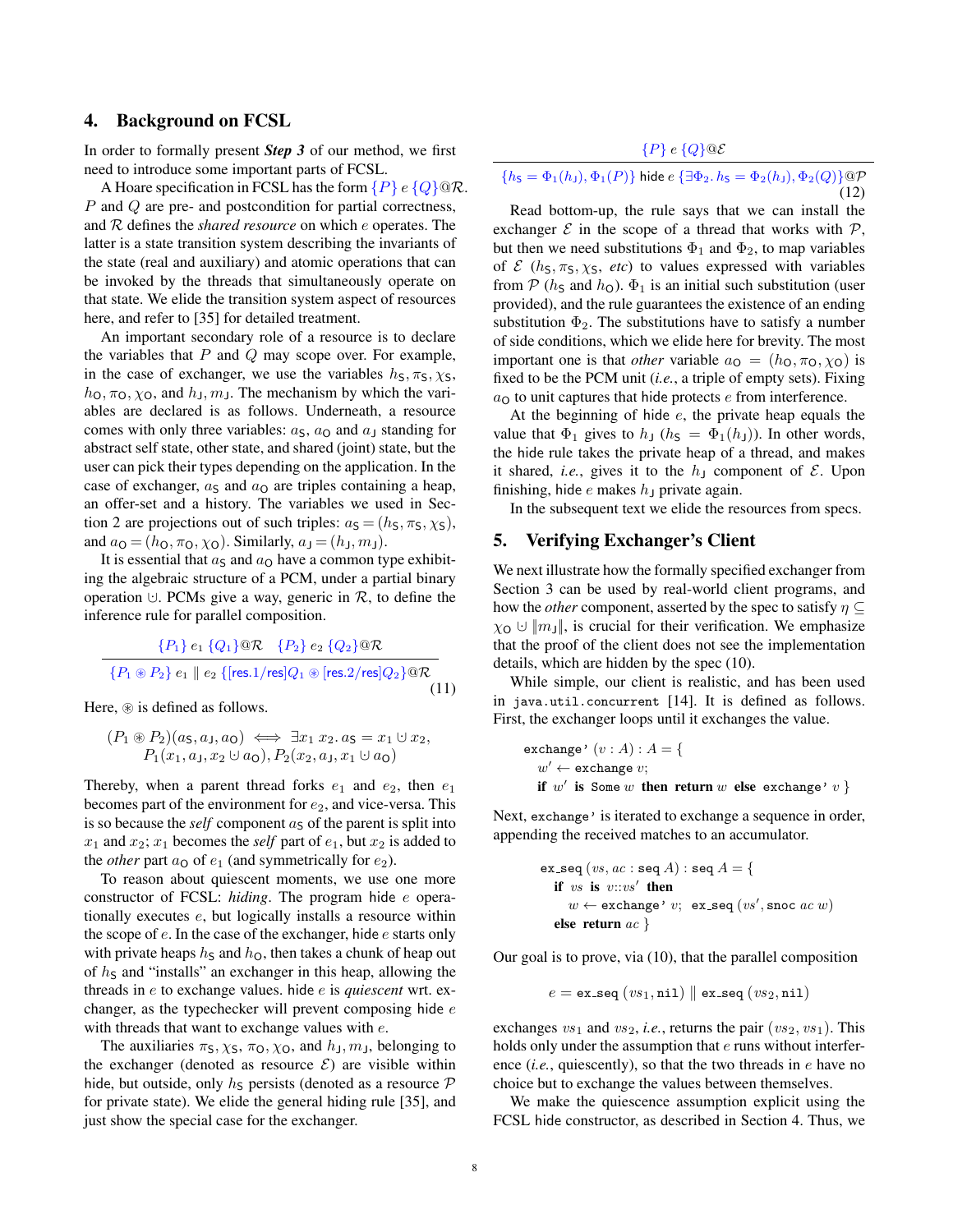establish the following Hoare triple:

$$
\{h_{\mathsf{S}} = g \mapsto \text{null}\} \text{ hide } e \{g \in \text{dom } h_{\mathsf{S}}, \text{res} = (vs_2, vs_1)\}\tag{13}
$$

It says that we start with a heap where  $q$  stores null, and end with a possibly larger heap (due to the memory leak), but with the result ( $vs_2, vs_1$ ). The auxiliaries  $\pi_S, \pi_O, \eta_S, \eta_O$ ,  $h_{\rm J}$ ,  $m_{\rm J}$  are visible inside hide, but outside, only  $h_{\rm S}$  persists.

*Explaining the verification.* We illustrate the verification by listing the specs of selected subprograms. First, the spec of exchange' easily derives from [\(10\)](#page-6-3) by removing the nowimpossible failing case.

$$
\{h_{\mathsf{S}} = \emptyset, \pi_{\mathsf{S}} = \emptyset, \chi_{\mathsf{S}} = \emptyset, \eta \subseteq \chi_{\mathsf{O}} \cup \|m_{\mathsf{J}}\|\}
$$
  

$$
\text{exchange'} v
$$
  

$$
\left\{\n\begin{array}{l}\nh_{\mathsf{S}} = \emptyset, \pi_{\mathsf{S}} = \emptyset, \eta \subseteq \chi_{\mathsf{O}} \cup \|m_{\mathsf{J}}\|, \\
\exists t.\ \chi_{\mathsf{S}} = t \mapsto (v, \text{res}), \text{last}(\eta) < t, \bar{t}\n\end{array}\n\right\}
$$

Next, ex\_seq has the following spec:

$$
\{h_S = \emptyset, \pi_S = \emptyset, \chi_S = \emptyset\}
$$
  
ex-seq (*vs*, nil)  

$$
\left\{\begin{array}{c}\exists ts. \, hs = \emptyset, \pi_S = \emptyset, \chi_S = \text{zip } ts \text{ vs } \text{res}, \\ \text{grows\_notwins } ts, \text{zip } \overline{ts} \text{ res } vs \subseteq \chi_0 \cup \|\mathit{m}_\mathit{J}\|\end{array}\right\}
$$

Here,  $ts$  is a list of time-stamps, and zip  $ts$  vs ws joins up the singleton histories  $t\mapsto(v, w)$ , for each t, v, w drawn, in order, from the lists ts, vs, ws. The spec says that at the time-stamps from  $ts$ , ex\_seq exchanged the elements of  $vs$  for those of res. That  $ts$  is increasing and contains no twins, follows from the spec of exchange' which says that the time-stamps t and  $\overline{t}$  that populate ts and  $\overline{ts}$ , are larger than anything in  $\eta$ , and thus only grow with iteration. From the same postcondition, it follows that  $\chi_{\mathbf{O}} \cup \|m_{\mathbf{J}}\|$  contains all the twin exchanges, by invariant [\(9\)](#page-6-2), as commented in Section [2](#page-1-0) about the spec for exchange.

Next, by the FCSL parallel composition rule (Section [4\)](#page-6-0):

$$
\left\{ \begin{aligned} &\{hs= \emptyset, \pi_{\mathsf{S}} = \emptyset, \chi_{\mathsf{S}} = \emptyset \} \\ &\text{ex\_seq}\left(\textit{vs}_1, \mathsf{nil}\right) \parallel \text{ex\_seq}\left(\textit{vs}_2, \mathsf{nil}\right) \\ &\{hs= \emptyset, \pi_{\mathsf{S}} = \emptyset, \chi_{\mathsf{S}} = \textit{zip}\;ts_1\;\textit{grows\_notwins}\;ts_2, \\ &\text{zip}\;\overline{ts_1} \;\text{res.}1\;\text{vs}_1 \subseteq \textsf{zip}\;ts_1\;\text{vs}_1\;\text{res.}1 \cup \textsf{zip}\;ts_2\;\text{vs}_2\;\text{res.}2, \\ &\text{zip}\;\overline{ts_1} \;\text{res.}1\;\text{vs}_1 \subseteq \textsf{zip}\;ts_2\;\text{vs}_2\;\text{res.}2 \cup \chi_{\mathsf{O}} \cup \|\textit{m}_1\|, \\ &\text{zip}\;\overline{ts_2} \;\text{res.}2\;\text{vs}_2 \subseteq \textsf{zip}\;ts_1\;\text{vs}_1\;\text{res.}1 \cup \chi_{\mathsf{O}} \cup \|\textit{m}_3\|. \end{aligned} \right\}
$$

To explain:  $ts$  and res from the left and right ex\_seq threads become  $ts_1$ ,  $ts_2$ , res.1 and res.2, respectively. The values of each *self* component  $h_s$ ,  $\pi_s$ ,  $\chi_s$  from the two threads are joined into the *self* component of the composition. At the same time, the *other* component  $\chi_0$  of the left (resp. right) thread equals the sum of  $\chi$ s of the right (resp. left) thread, and the  $\chi_{\mathsf{O}}$  of the composition. This formalizes the intuition that upon forking, the left thread becomes part of the environment for the right thread, and vice-versa.

The postcondition says that the self history of  $e$  contains both zip  $ts_1$   $vs_1$  res.1 and zip  $ts_2$   $vs_2$  res.2. Thus,  $vs_1$  is exchanged for res.1, and  $vs_2$  for res.2. But we further want

<span id="page-8-3"></span>

<span id="page-8-4"></span><span id="page-8-2"></span><span id="page-8-1"></span>Figure 3. Simple counting network

to derive res.  $1 = vs_2$  and res.  $2 = vs_1$ , *i.e.*, the lists are exchanged *for each other*, in the absence of interference.

We next explain how this desired property follows for hide  $e$ , from the two inequalities in  $e$ 's postcondition

$$
\overline{\text{zip } ts_1} \text{ res.} 1 \text{ vs}_1 \subseteq \text{zip } ts_2 \text{ vs}_2 \text{ res.} 2 \cup \chi_0 \cup \|m_J\|, \quad (14)
$$
\n
$$
\overline{\text{zip } ts_2} \text{ res.} 2 \text{ vs}_2 \subseteq \overline{\text{zip } ts_1 \text{ vs}_1 \text{ res.} 1} \cup \chi_0 \cup \|m_J\|. \quad (15)
$$

Notice that [\(14\)](#page-8-1) and [\(15\)](#page-8-2) are ultimately instances of the conjunct  $\eta \subseteq \chi_0 \cup \|m\|$  that was part of the specification [\(10\)](#page-6-3), thereby justifying the use of subjective *other* variables.

We know that dom  $m_J = \pi_S \cup \pi_O$  (from Section [2\)](#page-1-0), that  $\pi$ <sub>S</sub> =  $\emptyset$  (from *e*'s postcondition), and that by hiding,  $\pi_{\Omega} = \chi_{\Omega} = \emptyset$ . Thus, towards deriving the postcondition of hide  $e$ , we simplify  $(14)$  and  $(15)$  into:

$$
\mathsf{zip} \; \overline{ts_1} \; \mathsf{res}.1 \; vs_1 \subseteq \mathsf{zip} \; ts_2 \; vs_2 \; \mathsf{res}.2
$$
\n
$$
\mathsf{zip} \; \overline{ts_2} \; \mathsf{res}.2 \; vs_2 \subseteq \mathsf{zip} \; ts_1 \; vs_1 \; \mathsf{res}.1
$$

Because  $ts_1$  and  $ts_2$  are increasing lists of time-stamps, and contain no twins, the above implies  $ts_2 = \overline{ts_1}$ . Hence:

$$
\textsf{zip}\ \overline{ts_1}\ \textsf{res}.1\ vs_1=\textsf{zip}\ ts_2\ vs_2\ \textsf{res}.2
$$

and thus res.1 =  $vs_2$ ,  $vs_1$  = res.2. We omit the remaining technical argument that explains how the heap  $h<sub>J</sub>$ , with the pointer g, is folded into  $h<sub>S</sub>$ , which ultimately obtains [\(13\)](#page-8-3).

## <span id="page-8-0"></span>6. Specifying Counting Networks

We now show how to use subjective histories to specify another class of non-linearizable objects—*counting networks*. Counting networks are a special case of *balancing networks* introduced by Aspnes *et al.* [\[4\]](#page-17-2), themselves building on sorting networks [\[3\]](#page-17-19), aimed to implement concurrent counters in a way free from synchronization bottlenecks. The key idea is to decompose the workload between *several* counters, so that each of them is responsible for a disjoint set of values. A thread trying to increment first approaches the *balancer*, which is a logical "switch" that "directs" the thread, *i.e.*, provides it with the address of the counter to increment. The balancers make counting networks' operations *non-linearizable*, as in the presence of interference the results of increments might be observed out of order.

Figure [3](#page-8-4) presents a schematic outline and a pseudocode implementation of a counting network with a single balancer. The implementation contains three pointers: the balancer bal, which stores either 0 or 1, thus directing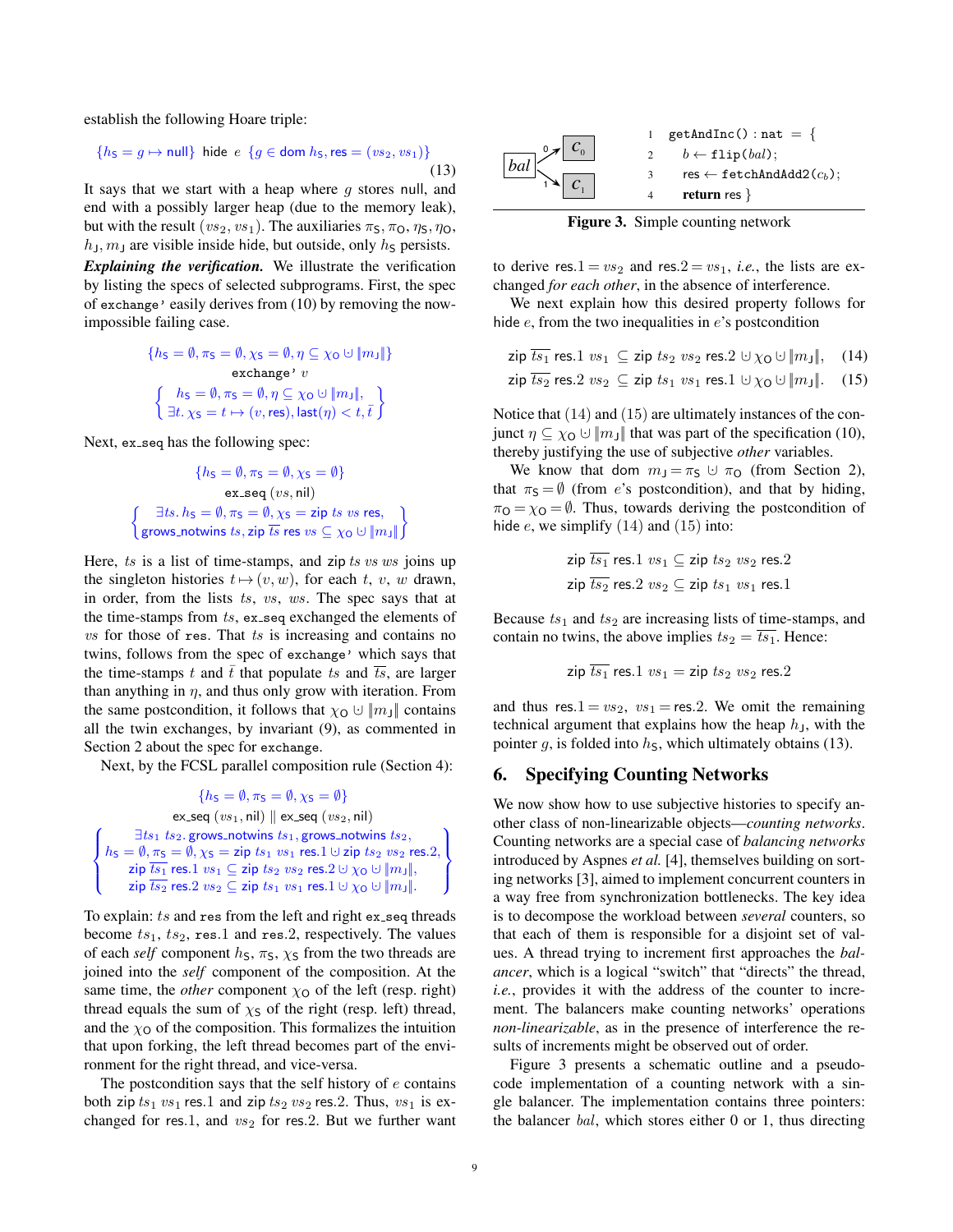threads to the shared pointers  $c_0$  or  $c_1$ , which count the even and odd values, respectively. Threads increment by calling getAndInc, which works as follows. It first atomically changes the bit value of the balancer via a call to atomic operation flip (line 2). The flip operation returns the *previous* value *b* of the balancer as a result, thus determining which of the counters,  $c_0$  or  $c_1$ , should be incremented. The thread proceeds to atomically add 2 to the value of  $c<sub>b</sub>$  via fetchAndAdd2 (line 3). The old value of  $c_b$  is returned as the result of the procedure.<sup>[5](#page-9-0)</sup>

Assuming that  $c_0$  and  $c_1$  are initialized with 0 and 1, it is easy to see that in a single-threaded program, the network will behave as a conventional counter; that is, consecutive invocations of getAndInc return consecutive nats. However, in the concurrent setting, getAndInc may return results out of order, as follows.

*Example* 6.1. Consider two threads,  $T_1$  and  $T_2$  operating on the network initialized with  $bal \mapsto 0$ ,  $c_b \mapsto b$ .  $T_1$  calls getAndInc and executes its line 2 to set bal to 1. It gets suspended, so  $T_2$  proceeds to execute lines 2 and 3, therefore setting bal back to 0 and returning 1. While  $T_1$  is still suspended,  $T_2$  calls getAndInc again, gets directed to  $c_0$ , and returns 0, after it has just returned 1.

This out-of-order behavior, however, is not random, and can be precisely characterized as a function of the number of threads operating on the network [\[2,](#page-17-4) [28\]](#page-17-6). In the rest of this section and in Section [7,](#page-11-0) we show how to capture such bounds in the spec using auxiliary state of (subjective) histories in a client-sensitive manner. As a form of road map, we list the desired requirements for the spec of getAndInc, adapting the design goals of the criteria, such as QC, QQC and QL [\[2,](#page-17-4) [4,](#page-17-2) [28\]](#page-17-6), which we will proceed to verify formally, following *Step 1* and *Step 2* of our approach, and then employ in client-side reasoning via *Step 3*:

- R1: Two different calls to getAndInc should return distinct results (*strong concurrent counter semantics*).
- R2: The results of calls to getAndInc, separated by a period of quiescence (*i.e.*, absence of interference), should appear in their sequential order (*quiescent consistency*).
- R3: The results of two sequential calls  $C_1$  and  $C_2$ , in a single thread should be out of order by no more than  $2 N$ , where  $N$  is the number of interfering calls that overlap with C<sup>1</sup> and C<sup>2</sup> (*quantitative quiescent consistency*).

### 6.1 Step 1: Counting Network's Histories and Invariants

To formalize the necessary invariants, we elaborate the counting network with auxiliary state: *tokens* (isomorphic to nats) and novel *interference-capturing histories*.



<span id="page-9-1"></span>Figure 4. Tokens and histories of the simple network

A *token* provides a thread that owns it with the right to increment an appropriate counter [\[4\]](#page-17-2). In our example, a thread that performs the flip in line 2 of getAndInc will be awarded a token which it can then spend to execute fetchAndAdd2. Thus, any individual token represents a "pending" call to getAndInc, and the set of unspent tokens serves as a bound on the out-of-order behavior that the network exhibits. We introduce auxiliary variables for the held tokens:  $\tau_s$  keeps the tokens owned by the *self* thread, with its *even* and *odd* projections  $\tau_S^0$  and  $\tau_S^1$ , such that  $\tau_S = \tau_S^0 \cup \tau_S^1$ , administering access to  $c_0$  and  $c_1$ , respectively. Similarly,  $\tau$ <sub>O</sub>, featuring the same projections, keeps the tokens owned by the *other* thread. We abbreviate  $\tau^i = \tau^i_{\mathsf{S}} \cup \tau^i_{\mathsf{O}}$  for  $i = 0, 1$ .

Figure [4](#page-9-1) illustrates a network with three *even* tokens:  $x^0, y^0, z^0 \in \tau^0$ , held by threads that will increment  $c_0$ , and one *odd* token  $u^1 \in \tau^1$ , whose owner will increment  $c_1$ .

A *history* of the counting network is an auxiliary finite map, consisting of entries of the form  $t \mapsto (\hat{\iota}, z)$ . Such an entry records that the value  $t$  has been written into an appropriate counter  $(c_0$  or  $c_1$ , depending on the parity of t), at the moment when  $\tau^0$  and  $\tau^1$  held values of is even/odd projections  $\hat{\iota}^0$  and  $\hat{\iota}^1$ , respectively. Moreover, in order to write  $t$  into a counter, the token  $z$  was spent by the thread. We will refer to z as the *spent* token. Notice that the entries in the history contain tokens held by both *self* and *other* threads. Thus, a history captures the behavior of a thread subjectively, *i.e.*, as a function of the interfering threads' behavior.

Similarly to tokens, network histories are represented by the auxiliary variables  $\chi$ <sub>S</sub>, tracking counter updates (even and odd) performed by the *self* thread, and dually  $\chi$ <sup>O</sup> for the *other* thread. We abbreviate  $\chi^i = \chi^i_S \cup \chi^i_O$  for  $i = 0, 1$ .

Figure [4](#page-9-1) illustrates a moment in network's history and how it relates to the state of the counters. Only 0 has been written to  $c_0$  so far (upon initialization), hence  $\chi^0$  only contains an entry for  $t = 0$  (we ignore at the moment the *contents* of the history entries). On the other hand,  $\chi^1$  has entries for 1 and 3, because after initialization, one thread has increased  $c_1$ . The gray boxes indicate that 0 and 3 are the current values of  $c_0$  and  $c_1$ , and thus also the latest entries in  $\chi^0$  and  $\chi^1$ , respectively. In particular, these values will be returned by the next invocations of fetchAndAdd2. The dashed boxes correspond to the entries to be contributed by the currently running threads holding tokens  $x^0$ ,  $y^0$ ,  $z^0$ ,  $u^1$ .

In addition to  $\tau$  and  $\chi$  which come in flavors private to *self* and *other* threads, we require the following shared variables:

<span id="page-9-0"></span> $<sup>5</sup>$  In the counting network from Figure [3,](#page-8-4) the balancer itself might seem like</sup> a contention point. However, the flip operation is much less expensive than CAS as a synchronization mechanism. The performance can be further improved by constructing a *diffracting tree* of several balancers [\[24,](#page-17-18) §12.6], but we do not consider diffracting trees here.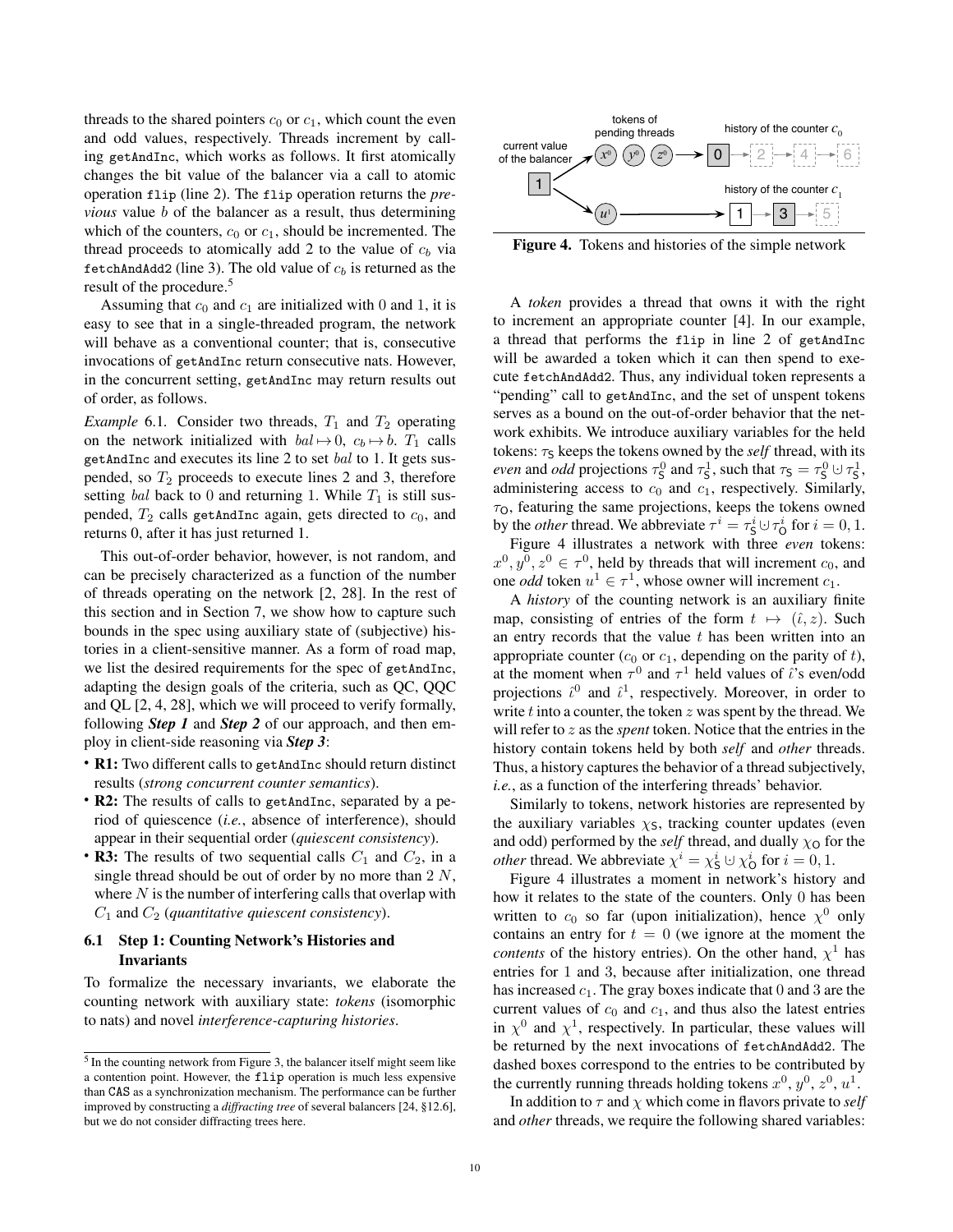(1)  $h_j$  for the joint heap of the network, and (2)  $b_j$ ,  $n_j^0$  and  $n_{\text{J}}^1$  for the contents of *bal*,  $c_o$  and  $c_1$ , respectively.

*Invariants of the counting network* The main invariant of the network relates the number of tokens, the size of histories and the value of the balancer:

$$
|\chi^{0}| + |\tau^{0}| = |\chi^{1}| + |\tau^{1}| + b_{J}
$$
 (16)

The equation formalizes the intuition that out-of-order anomalies of the counting network appear if one of the two counters is too far ahead of the other one. The invariant [\(16\)](#page-10-0) provides a bound on such a situation. One counter can get ahead temporarily, but then there must be a number of threads waiting to spend their tokens on the other counter. Thus, the other counter will eventually catch up.

The approaches such as quiescent and quantitative quiescent consistency describe this situation by referring to the number of *unmatched* call events in an event history [\[10,](#page-17-3) [28\]](#page-17-6). In contrast, we formalize this property via auxiliary state: the sets of tokens  $\hat{\iota}$  recorded in the entry for the number t determine the environment's capability to add new history entries, and thus "run ahead" or "catch up" after  $t$  has been returned. The other invariants of the counting network are as follows:  $(i)$   $h_{\mathsf{J}} = bal \mapsto b_{\mathsf{J}} \cup c_0 \mapsto n_{\mathsf{J}}^0 \cup c_1 \mapsto n_{\mathsf{J}}^1.$ 

- <span id="page-10-5"></span><span id="page-10-2"></span>(ii) The histories contain disjoint time-stamps.
- (iii) The history  $\chi^0$  (resp.  $\chi^1$ ) contains *all* even (resp. odd) values in  $[0, n_1^0]$  (resp.  $[1, n_1^1]$ ). This ensures that  $n_1^0$  and  $n_{\perp}^1$  are the last time-stamps in  $\chi^0$  and  $\chi^1$ , respectively.
- (iv)  $\tau^0$ ,  $\tau^1$  and spent  $(\chi_S \cup \chi_O)$  contain mutually disjoint tokens, where spent  $(t \mapsto (\hat{\iota}, z) \cup \chi') = \{z\} \cup \text{spent } \chi',$ and spent  $\emptyset = \emptyset$ . In other words, a spent token never appears among the "alive" ones (*i.e.*, in  $\tau^0 \cup \tau^1$ ).
- <span id="page-10-7"></span>(v)  $t \mapsto (\hat{\iota}, z) \subseteq \chi_S \cup \chi_O \implies z \in \hat{\iota}.$

<span id="page-10-1"></span>(vi) For any 
$$
t
$$
,  $\hat{\iota}$ ,  $z$ :

• 
$$
t \mapsto (\hat{\iota}, z) \subseteq \chi^0 \implies t+2|\hat{\iota} \cap \tau^0| < n_1^1 + 2|\hat{\iota} \cap \tau^1| + 2
$$
, and  
\n•  $t \mapsto (\hat{\iota}, z) \subseteq \chi^1 \implies t+2|\hat{\iota} \cap \tau^1| < n_1^0 + 2|\hat{\iota} \cap \tau^0| + 2$ .

The invariant [\(vi\)](#page-10-1) provides quantitative information about the network history by relating the actual  $(n_1^0, n_1^1)$  and the past  $(t)$  counter values, via the current amount of interference  $(\tau)$  and the snapshot interference  $(\hat{\iota})$ . To explain [\(vi\),](#page-10-1) we resort to the intuition provided by the following equality, which, however, being *not quite valid*, cannot be used as an invariant, as we shall see. Focusing on the first clause in [\(vi\),](#page-10-1) if  $t \mapsto (\hat{\iota}, z) \subseteq \chi^0$ , then, intuitively:

$$
t + 2 |i^0 \n\sqrt{\tau^0} + 2 |i \cap \tau^0| = n_1^1 + 2 |i \cap \tau^1| + (2b_1 - 1)
$$

The equality says the following. When  $t$  is snapshot from  $c_0$  and placed into the history  $\chi^0$ , the set of outstanding even tokens was  $\hat{\iota}^0$ . By the present time,  $c_0$  has been increased  $|\hat{i}^0 \rangle \tau^0|$  times, each time by 2, thus  $n_j^0 = t + 2 |\hat{i}^0 \rangle \tau^0|$ . What is left to add to  $c_0$  to reach the *period of quiescence*, when no threads interfere with us, is  $2 \lbrack \hat{i} \cap \tau^0 \rbrack$ . Similar reasoning applies to  $c_1$ . It is easy to see at the period of quiescence,  $c_0$  and  $c_1$  differ by  $2b_1 - 1$ ; that is, the counter pointed to

$$
\begin{cases}\n\tau_{S} = \emptyset, \chi_{S} = \eta_{S}, \eta_{O} \subseteq \chi_{O}, \\
\iota_{O} \subseteq \tau_{O} \cup (\text{spent }\chi_{O} \setminus \text{spent }\eta_{O}), \mathcal{I} \eta_{O} \iota_{O}\n\end{cases}
$$
\n
$$
\text{getAndInc}()
$$
\n
$$
\begin{cases}\n\exists \hat{\iota} \ z.\tau_{S} = \emptyset, \chi_{S} = \eta_{S} \cup (\text{res} + 2) \mapsto (\hat{\iota}, z), \\
\eta_{O} \subseteq \chi_{O}, \iota_{O} \subseteq \tau_{O} \cup (\text{spent }\chi_{O} \setminus \text{spent }\eta_{O}), \\
\text{last } (\eta_{S} \cup \eta_{O}) < \text{res} + 2 + 2 \left| \hat{\iota} \cap \iota_{O} \right|, \\
\text{ResFast } (\eta_{S} \cup \eta_{O}) \text{ res } \hat{\iota} \ z, \mathcal{I} \eta_{O} \iota_{O}\n\end{cases}
$$
\n(17)

<span id="page-10-6"></span> $\epsilon$ 

<span id="page-10-3"></span><span id="page-10-0"></span>

by bal is behind by 1. However, the equality is invalid, as  $b<sub>J</sub>$ can be read off only in the present, whereas the "intuitive" reasoning behind the equality requires a value of  $b<sub>J</sub>$  from a quiescent period *in the future*. Hence, in order to get a valid property, we bound  $2b<sub>J</sub> - 1$  by 2. For simplicity, we even further weaken the bounds by dropping  $|\hat{i}^0 \rangle \tau^0|$  to obtain [\(vi\);](#page-10-1) as it will turn out, even such a simpler bound will suffice for proving **R1–R3**.

*Allowed changes in the counting network* The state of the counting network (auxiliary and real) can be changed in two possible ways by concurrent threads. These changes formalize the way the atomic operations flip and fetchAndAdd2 from Figure [3](#page-8-4) (b) work with auxiliary state. *Flipping* alters the bit value  $b<sub>J</sub>$  of bal to the complementary one,  $1 - b<sub>J</sub>$ . It also generates a token z (of parity  $b<sub>J</sub>$ ) and stores it into  $\tau<sub>S</sub>$ . The token is fresh, *i.e.*, distinct from all alive and spent tokens in  $\tau_S \cup \tau_O \cup$  spent  $(\chi_S \cup \chi_O)$ . *Incrementation* spends a token z from  $\tau_s$ , and depending on its i, it atomically increases the value  $n_j^i$  of  $c_i$  by two, while simultaneously removing z from  $\tau_s$  (thus, the precondition is that  $z \in \tau_s$ ). It also adds the entry  $(n_j^i + 2) \mapsto (\tau^0 \cup \tau^1, z^i)$  to  $\chi$ <sub>S</sub>, thus snapshoting the values of  $\tau^0$  and  $\tau^1$ . It is easy to check that both these allowed changes preserve the state-space invariants [\(16\)](#page-10-0), [\(i\)](#page-10-2)[–\(vi\),](#page-10-1) and that their effect on real state (with auxiliary state erased) are those of flip and fetchAndAdd2.

#### 6.2 Step 2: a Hoare Spec for getAndInc

Figure [5](#page-10-3) provides a Hoare-style spec for getAndInc, verified in our proof scripts. We use the logical variable  $\iota$  and its variants to range over token sets, and  $\eta$  to range over histories.

The precondition starts with an empty token set ( $\tau$ <sub>S</sub> = ∅), and hence by framing, any set of tokens. The initial self-history  $\chi$ <sub>S</sub> is set to an arbitrary  $\eta$ <sub>S</sub>.<sup>[6](#page-10-4)</sup> The precondition records the *other* components of the initial state as follows. First,  $\eta$ <sup>o</sup> names (a subset of)  $\chi$ <sup>o</sup>, to make it stable under interference, as in Section [2.](#page-1-0) Next, we use  $\iota_0$  to name the (subset of) initially live tokens  $\tau_0$ . However, as  $\tau_0$  may shrink due to other threads spending tokens, simply writing  $\iota_{\mathsf{O}} \subseteq \tau_{\mathsf{O}}$  is unstable. Instead, we write  $\iota_{\mathsf{O}} \subseteq \tau_{\mathsf{O}} \cup (\text{spent } \chi_{\mathsf{O}} \setminus \tau_{\mathsf{O}})$ 

<span id="page-10-4"></span><sup>&</sup>lt;sup>6</sup> Alternatively, we could have also taken  $\chi$ <sub>S</sub> =  $\emptyset$ , but the clients will require generalizing to  $\chi$ <sub>S</sub> =  $\eta$ <sub>S</sub> by the FCSL's frame rule [\[41\]](#page-18-2). To save space and simplify the discussion, we immediately frame wrt. the auxiliary  $\chi$ s. Our examples do not require such client-side framing wrt.  $\tau_S$ .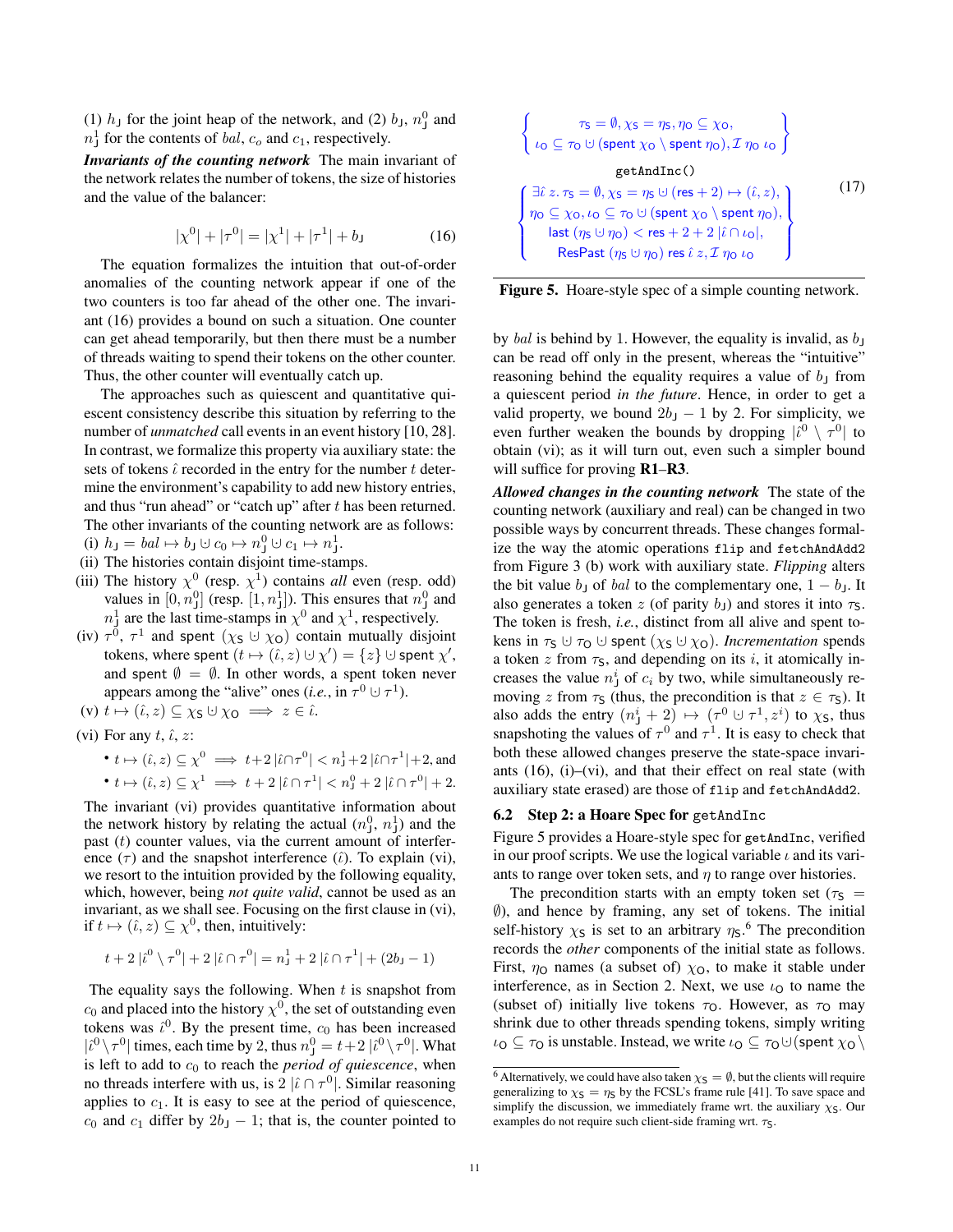spent  $\eta_{\text{O}}$ ) to account for the tokens spent by other threads as well. The set  $\tau_0 \cup$  (spent  $\chi_0 \setminus$  spent  $\eta_0$ ) only grows under interference, as new live tokens are generated, or old live tokens are spent, making the inclusion of  $\iota_{\Omega}$  stable. Indeed, one cannot take *any* arbitrary  $\eta_0$  and  $\iota_0$  to name the *other* components of the initial state. Therefore, we constrain these two variables by the invariant  $I$ , that relates them to the *self*components of the actual state and to each other according to the invariants  $(ii)$ - $(vi)$ .<sup>[7](#page-11-1)</sup> This is natural, since, as we will see in Section [7,](#page-11-0) all clients instantiate  $\eta_0$  and  $\iota_0$  with the *other*components of the actual pre-state, respecting [\(ii\)](#page-10-5)[–\(vi\).](#page-10-1)

The postcondition asserts that the final token set  $\tau_s$  is also empty (*i.e.*, the token that getAndInc generates by flip, is spent by the end). The history  $\chi$ s is increased by an entry  $(res + 2) \mapsto (\hat{\iota}, z)$ , corresponding to writing the value of the result (plus two) into one of the network's counters, snapshoting the tokens of that moment into  $\hat{\iota}$ , and spending the token z on the write.  $\eta_0$  is a subset of the new value of  $\chi_{\text{O}}$ , and  $\iota_{\text{O}}$  is a subset of the new value of  $\tau_{\text{O}} \cup (\text{spent } \chi_{\text{O}} \setminus$ spent  $\eta$ <sup>O</sup>), by the already discussed stability.

The next inequality describes where the entry for res  $+2$ is placed wrt. the pre-state history  $\eta = \eta_s \cup \eta_0$ .  $\eta$  may have gaps arising due to out-of-order behavior of the network, and  $res + 2$  may fill one such gap. However, there is a bound on how far res (and hence res + 2) may be from the tail of  $\eta$ . We express it as a function of  $\iota_{\mathbf{O}}$  and  $\hat{\iota}$ , derived from the bounds in [\(vi\),](#page-10-1) taking res $+2$  for t and over-approximating the instant value  $n_j^i$  of the incremented counter via last  $(\eta_S \cup \eta_O)$ . The inequality weakens the invariant [\(vi\),](#page-10-1) making it hold for even and odd entries by moving  $2 |i \cap \iota_{\mathsf{O}}^i|$  (for  $i = 0, 1$ ) to the right side of  $\lt$  and joining them, since  $\iota_{\mathsf{O}}^0 \cap \iota_{\mathsf{O}}^1 = \emptyset$ .

Finally, the predicate ResPast provides more bounds that we will need in the proofs of the client code's properties.

$$
\text{ResFast } \eta \text{ res } \hat{\iota} \ z \ \hat{=} \ \hat{\iota} \subseteq \tau_0 \cup (\text{spent } \chi_0) \cup \{z\},
$$
\n
$$
\forall t \ i \mapsto (\iota, -) \subseteq \eta \Rightarrow z \notin \iota, \ t < \text{res} + 2 + 2 \ (|\hat{\iota} \cap \iota|) \tag{18}
$$

When instantiated with  $\eta = \eta_s \cup \eta_0$ , ResPast says the following. The token set  $\hat{\iota}$  snapshot when res+2 was committed to history, is a subset of all the tokens in post-state, including the live ones ( $\tau$ <sub>O</sub>), and spent ones (spent  $\chi$ <sub>O</sub>  $\cup$  {*z*}). Moreover, if t is an entry in  $\eta$ , with contents  $(\iota, -)$ , then: (1)  $z \notin \iota$ , because  $z$  is a token generated when getAndInc executed flip. Hence,  $z$  is fresh wrt. any token-set from the pre-state history *n*; and (2) t and  $\iota$  satisfy the same bounds wrt. res + 2, as those described for the last history entry and  $\iota_{\mathbf{O}}$ .

*How will the spec* [\(17\)](#page-10-6) *be used?* The clause  $\chi$ <sub>S</sub> =  $\eta$ <sub>S</sub> $\cup$  (res +  $2) \mapsto$  − of [\(17\)](#page-10-6), in conjunction with the invariant [\(ii\),](#page-10-5) ensures that any two calls to getAndInc, sequential or concurrent, yield different history entries, and hence different results. This establishes R1, which we will not discuss further.

The inequality on last ( $\eta_S \cup \eta_O$ ) will provide for **R2** in client reasoning. To see how, consider the particular case

 $\int \tau_s = \emptyset$ ,  $\chi_s = \eta_s$ ,  $\eta \circ \subseteq \chi$  o,  $\mathcal{I}$   $\eta \circ \iota$ o,  $\iota_{\mathsf{O}} \subseteq \tau_{\mathsf{O}} \cup (\mathsf{spent}\ \chi_{\mathsf{O}} \setminus \mathsf{spent}\ \eta_{\mathsf{O}})$ ) getAndInc()  $\parallel$   $e_i$  $\sqrt{ }$  $\int$  $\mathcal{L}$  $\exists \hat{\iota} \, \eta_i. \, \tau_{\mathsf{S}} = \emptyset, \chi_{\mathsf{S}} = \eta_{\mathsf{S}} \cup \eta_i \cup (\mathsf{res}.1+2) \mapsto (\hat{\iota}, -) \ ,$  $\eta_{\mathsf{O}} \subseteq \chi_{\mathsf{O}}, \iota_{\mathsf{O}} \subseteq \tau_{\mathsf{O}} \cup (\textsf{spent } \chi_{\mathsf{O}} \setminus \textsf{spent } \eta_{\mathsf{O}}), \mathcal{I} \, \eta_{\mathsf{O}} \, \iota_{\mathsf{O}},$ last  $(\eta_S \cup \eta_O) <$  res.  $1 + 2 + 2 \hat{i} \cap i_O$  $\mathbf{L}$  $\mathbf{I}$  $\int$ 

<span id="page-11-3"></span>**Figure 6.** Parallel composition of getAndInc and  $e_i$  in [\(20\)](#page-12-0).

when  $\iota_{\mathcal{O}}$  is empty, *i.e.*, the pre-state is quiescent. In that case, the intersection with  $\hat{\iota}$  is empty, and we can infer that res + 2, is larger than either counter's value in the pre-state. As we shall see in Section [7,](#page-11-0) this captures the essence of QC.

Finally, the predicate ResPast [\(18\)](#page-11-2) establishes a bound for the "out-of-order" discrepancy between the result res and any value t committed to the history *in the past*, via  $2 | \hat{i} \cap \hat{i} |$ . We will further bound this value using the size of  $\hat{\iota}$ , and the inclusion  $\hat{\iota} \subseteq \tau_0 \cup$  spent  $\chi_0$  from [\(18\)](#page-11-2). These bounds will ultimately enable us to derive the requirement R3.

## <span id="page-11-0"></span>7. Verifying Counting Network's Clients

Following *Step 3* of our verification method, we now illustrate requirements R2 and R3 from the previous section via two different clients which execute two sequential calls to getAndInc. Both clients are higher-order, *i.e.*, they are parametrized by subprograms, which can be "plugged in". The first client will exhibit a quiescence between the two calls, and we will prove that the call results appear in order, as required by R2. The second client will experience interference of a program with a  $N$  concurrent calls to getAndInc, and we will derive a bound on the results in terms of  $N$ , as required by **R3**.

<span id="page-11-2"></span>Both our examples will rely on the general mechanism of hiding, presented in Section [4,](#page-6-0) as a way to logically restrict the interference on a concurrent object, in this case, a counting network, in a lexically-scoped way. To "initialize" the counting network data structure, we provide the starting values for the shared heap  $(h_0)$  and for the history  $(\eta_0)$ , assuming that the initial set of tokens is empty:

$$
h_0 \triangleq bal \mapsto 0 \cup c_0 \mapsto 0 \cup c_1 \mapsto 1 \n\eta_0 \triangleq \{0 \mapsto (\{0\}, 0), 1 \mapsto (\{1\}, 1)\}
$$
\n(19)

<span id="page-11-4"></span>That is,  $\eta_0$  provides the "default" history for the initial values 0 and 1 of  $c_0$  and  $c_1$ , with the corresponding tokens represented by numbers 0 and 1. As always with hiding, the postcondition of the hidden program will imply that  $\tau_0$  and  $\chi_0$ are both empty, as there is no interference at the end.

<span id="page-11-1"></span><sup>&</sup>lt;sup>7</sup> That is,  $\eta_0$  and  $\iota_0$  take the role of  $\chi_0$  and  $\tau_0$  in invariants [\(ii\)](#page-10-5)[–\(vi\),](#page-10-1) with  $n_j^i =$  last  $(\chi_S \cup \eta_O)^i$ . The formal definition of  $\mathcal I$  is in our proof scripts.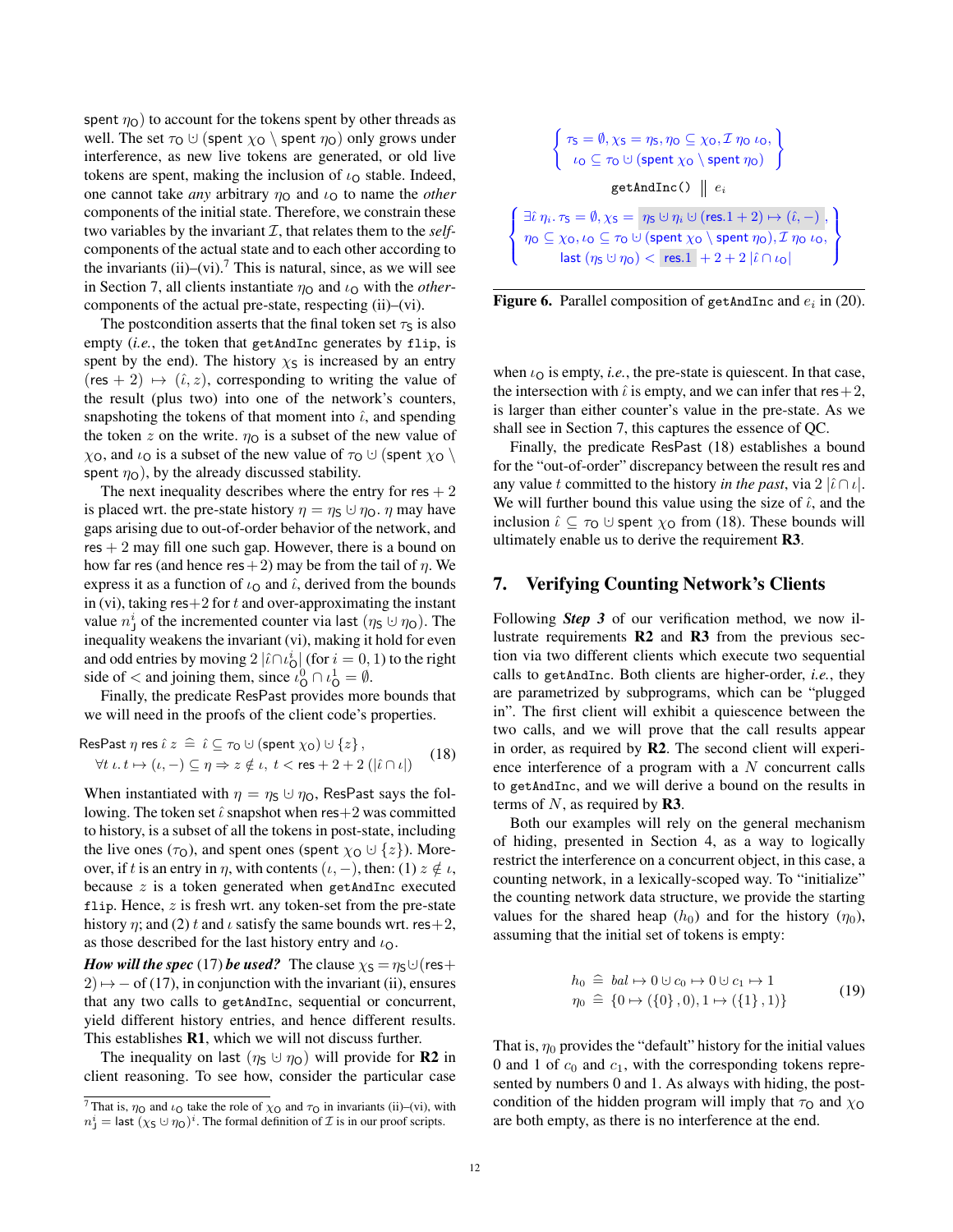#### 7.1 Exercising Quiescent Consistency

Our first client is the following program  $e_{ac}$ :

1 
$$
(res_1, -) \leftarrow (getAndInc() || e_1);
$$
  
\n2  $(res_2, -) \leftarrow (getAndInc() || e_2);$  (20)  
\n3 **return**  $(res_1, res_2)$ 

Each of the calls to getAndInc interferes with either  $e_1$  or e2, but in the absence of *external* interference, the quiescent state is reached between the lines 1 and 2. Hence, after executing hide  $e_{qc}$ , it should be res<sub>1</sub> < res<sub>2</sub>, following **R2**.

The programs  $e_1$  and  $e_2$  can invoke getAndInc and modify the counters concurrently with the two calls of  $e_{ac}$ , which we capture by giving both the following generic spec:

$$
\{ \chi_{\mathsf{S}} = \emptyset, \tau_{\mathsf{S}} = \emptyset, \iota \subseteq \tau_{\mathsf{O}} \cup \text{spent } \chi_{\mathsf{O}} \}
$$
  

$$
e_i
$$
  

$$
\{\exists \eta_i. \chi_{\mathsf{S}} = \eta_i, \tau_{\mathsf{S}} = \emptyset, \iota \subseteq \tau_{\mathsf{O}} \cup \text{spent } \chi_{\mathsf{O}} \}
$$
 (21)

The postcondition allows for a number of increments via calls to getAndInc, which is reflected in the addition  $\eta_i$  to  $\chi$ <sub>S</sub>. However, all such calls are required to be *finished* by the end of  $e_i$  ( $\tau_s = \emptyset$ ). As customary by now, we use the logical variable ι to name the initial set of *other* tokens.

Figure [6](#page-11-3) provides a spec for each of the parallel compositions in the program [\(20\)](#page-12-0), proved via the corresponding FCSL inference rule for parallel composition [\(11\)](#page-7-1). The spec is very similar to [\(17\)](#page-10-6) with the differences highlighted via gray boxes: (a) the self-history  $\chi_S$  is increased by  $e_i$ 's contribution  $\eta_i$  in addition to the entry, introduced by getAndInc, (b) the result of the parallel composition is a pair, but we only constrain its first component res.1, resulting from the left subprogram. We also drop the last conjunct with ResPast from [\(17\)](#page-10-6), which we won't require for this example.

Next, we use the spec from Figure [6](#page-11-3) to specify and verify the program  $e_{qc}$ , so far *assuming* external interference.



We start by instantiating the logical variables  $\eta_s$ ,  $\eta_o$  and  $\iota_o$ from Figure [6](#page-11-3) with  $\eta_0$ , *current*  $\chi_0$  and  $\tau_0$ , respectively, naming the obtained precondition  $P$ . In the following assertion we focus on the clauses constraining  $\tau_s$  and  $\chi_s$ . To verify the second call, we instantiate  $\eta_s$ ,  $\eta_o$  and  $\iota_o$  from Figure [6](#page-11-3) with  $\eta'_{\mathsf{S}} = \eta_0 \cup \eta_1 \cup (\mathsf{res}_1 + 2) \mapsto -, \textit{current} \chi_{\mathsf{O}} \text{ and } \tau_{\mathsf{O}}, \text{ corre-}$ spondingly, obtaining the postcondition, which we name Q.

<span id="page-12-0"></span>{ [\(17\)](#page-10-6)'s precondition with  $\eta_s := \eta_0$ ,  $\eta_0 := \chi_0$ , and  $\iota_0 := \tau_0$  }

$$
res_1 ← getAndInc();
$$
\n
$$
\left\{\n\begin{array}{l}\n\exists \iota.\tau_5 = \emptyset, \chi_5 = \eta'_5, \dots \\
\text{where } \eta'_5 = \eta_0 \cup (res_1 + 2) \mapsto (\iota, -)\n\end{array}\n\right\}
$$
\n
$$
res_2 ← getAndInc();
$$
\n
$$
\left\{\n\exists \hat{\iota} z. ResPost(\eta'_5 \cup \eta_0) res_2 \hat{\iota} z, \dots\n\right\}
$$
\n
$$
\left\{\n\begin{array}{l}\n\exists \hat{\iota} z. \hat{\iota} \subseteq \tau_0 \cup (\text{spent } \chi_0) \cup \{z\}, z \notin \iota, \\
res_1 + 2 < res_2 + 2 + 2 \mid \hat{\iota} \cap \iota\n\end{array}\n\right\}
$$
\n
$$
return (res_1, res_2) // =: res
$$
\n
$$
\left\{\nres.1 < res.2 + 2 \mid \tau_0 \cup \text{spent } \chi_0 \mid\right\}
$$

<span id="page-12-4"></span>Figure 7. Proof outline of sequential composition in [\(24\)](#page-12-1).

The inequality in the postcondition  $Q$  gives the boundary on the out-of-order position of  $res_2$  with respect to the *last* value in the history captured in between the two parallel compositions. The boundary is given via the size of intersection of the two sets of tokens: snapshot  $(i)$  and "alive" between the calls  $(\iota_{\Omega})$ . Now, to ensure the absence of external interference, we consider the program (hide  $e_{qc}$ ). By the general property of hiding (Section [4\)](#page-6-0), we know that at the final state there is no interference, hence  $\tau_{\mathsf{O}} = \emptyset$  and  $\chi_{\mathsf{O}} = \emptyset$  in Q. Therefore, from the set inclusion on  $\iota_{\mathsf{O}}$  in Q (the grayed part), we deduce that  $\iota_{\mathbf{O}} = \emptyset$ . As a consequence, the intersection  $\hat{\iota} \cap \iota_{\mathbf{Q}} = \emptyset$ , so from the inequality we obtain

<span id="page-12-2"></span>
$$
\mathsf{last}\left(\eta_{\mathsf{S}}^{\prime}\cup\eta_{\mathsf{O}}\right)<\mathsf{res}.2+2 \qquad \qquad (22)
$$

But  $\eta'_{\mathsf{S}}$  is defined as (res.1+2)  $\mapsto -\cup \dots$ , hence, res.1+2 ∈ dom  $\eta'_{\mathsf{S}},$  and thus res. $1+2 \leq$  last  $\eta'_{\mathsf{S}}.$  Even more:

<span id="page-12-3"></span>
$$
\text{res.1} + 2 \leq \text{last } (\eta_{\mathsf{S}}' \cup \eta_{\mathsf{O}}). \tag{23}
$$

From [\(22\)](#page-12-2) and [\(23\)](#page-12-3) follows the result  $\mathbb{R}2$ : res.1 < res.2.

#### <span id="page-12-6"></span>7.2 Proving Quantitative Bounds

We next show how the spec [\(17\)](#page-10-6) also obtains quantitative bounds on the out-of-order anomalies in terms of a number of running threads in the following program  $e_{qqc}$ :

<span id="page-12-5"></span><span id="page-12-1"></span>1 res<sub>1</sub> 
$$
\leftarrow
$$
 getAndInc();  
\n2 res<sub>2</sub>  $\leftarrow$  getAndInc();  
\n3 return (res<sub>1</sub>, res<sub>2</sub>)  
\n(e) (24)

The e's spec says that the *number* of calls to getAndInc in e (*i.e.*, the size of interference  $e$  exhibits) is some fixed  $N$ :

$$
\{\tau_{\mathsf{S}} = \emptyset, \chi_{\mathsf{S}} = \eta_{\mathsf{S}}\} \ e \{\exists \eta. \ \tau_{\mathsf{S}} = \emptyset, \chi_{\mathsf{S}} = \eta_{\mathsf{S}} \cup \eta, |\eta| = N\} \tag{25}
$$

Our goal is to prove that in the absence of external interference for  $e_{qqc}$ , res<sub>1</sub> < res<sub>2</sub> + 2 N (requirement **R3**).

We first verify the sequential composition of the two calls in [\(24\)](#page-12-1); the proof outline is in Figure [7.](#page-12-4) As previously, we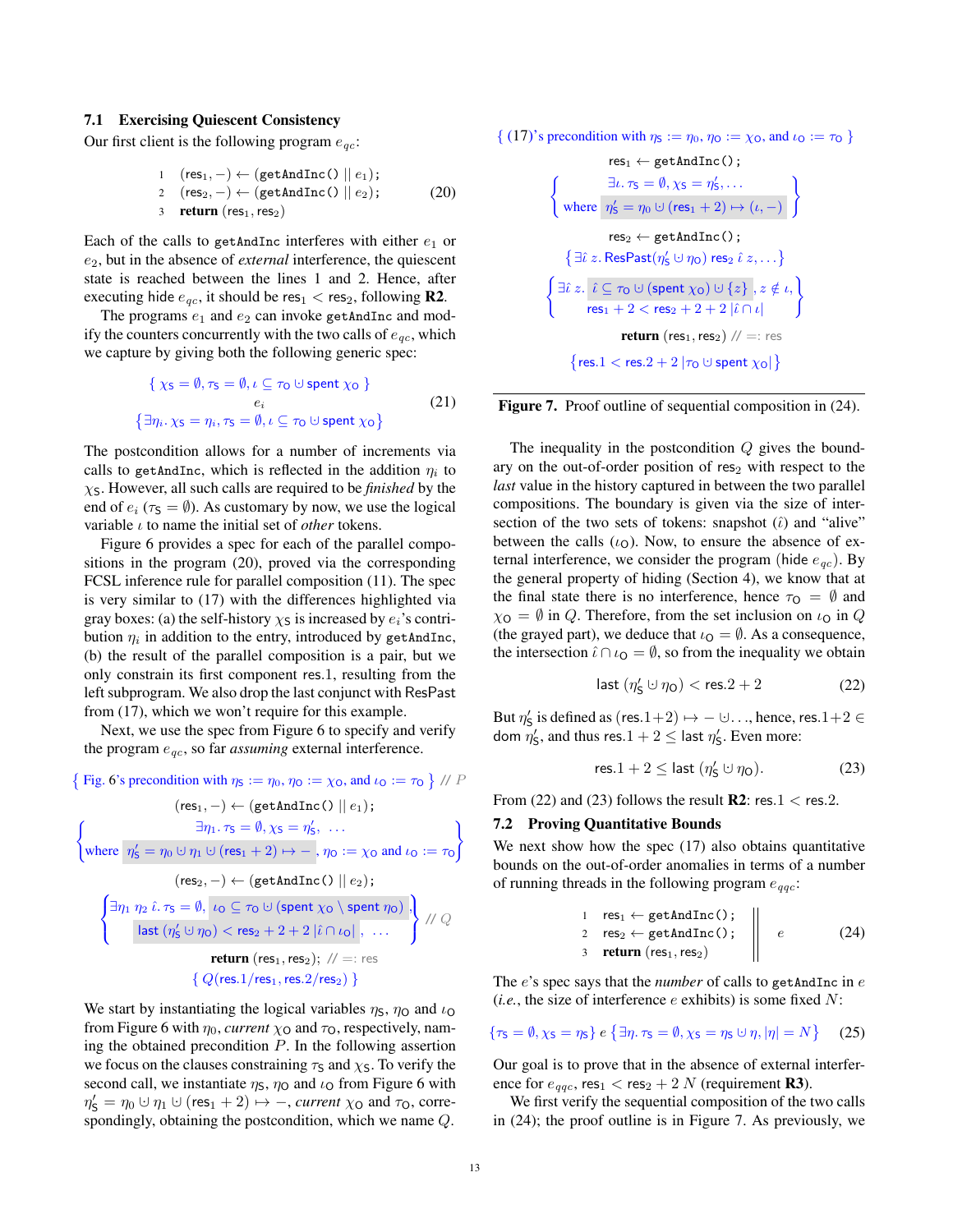$$
\{\tau_{\mathsf{S}} = \emptyset, \chi_{\mathsf{S}} = \eta_{0}, \dots \} \text{ // } P
$$
\n
$$
\{\tau_{\mathsf{S}} = \emptyset, \chi_{\mathsf{S}} = \eta_{0}\} \qquad \{\tau_{\mathsf{S}} = \emptyset, \chi_{\mathsf{S}} = \emptyset\}
$$
\n
$$
\text{res}_{1} \leftarrow \text{getAndInc();}
$$
\n
$$
\text{return (res}_{1}, \text{res}_{2}) \text{ // } =: \text{ res}
$$
\n
$$
\left\{\text{res}_{1} < \text{res}_{2} + 2 \mid \tau_{0} \cup \text{spent } \chi_{0} \mid \right\} \text{ and } \left\{\exists \eta. \chi_{\mathsf{S}} = \eta, |\eta| = N, \dots \right\}
$$
\n
$$
\text{ // } \text{res}_{1} := \text{res}_{1}.1, \text{ res}_{2} := \text{res}_{1}.2
$$
\n
$$
\left\{\text{res}_{1} < \text{res}_{2} + 2 \mid \tau_{0} \cup \text{spent } (\chi_{0} \cup \eta) \mid \right\}
$$
\n
$$
\left\{\text{res}_{1} < \text{res}_{2} + 2 \mid \tau_{0} \cup \text{spent } \chi_{0} \mid + 2 \text{ N} \right\} \text{ // } Q
$$

<span id="page-13-3"></span>**Figure 8.** Proof outline for the  $e_{qqc}$  program.

start by instantiating the logical variables  $\eta_s$ ,  $\eta_o$  and  $\iota_o$ from spec [\(17\)](#page-10-6) with  $\eta_s$ ,  $\chi_0$  and  $\tau_0$ , respectively. In the assertion, resulting by of the first getAndInc, we keep only the clauses involving  $\tau_s$  and  $\chi_s$ , dropping the rest. To verify the second getAndInc call, we instantiate  $\eta_s$ ,  $\eta_o$  and  $\iota_o$  with  $\eta'_{\mathsf{S}} = \eta_{\mathsf{S}} \cup (\mathsf{res}_1 + 2) \mapsto (\iota, -), \text{current } \chi_{\mathsf{O}} \text{ and } \tau_{\mathsf{O}}.$ 

In the postcondition of the second call to getAndInc, we focus on the ResPast  $(\eta_S' \cup \eta_O)$  res<sub>2</sub>  $\hat{\iota}$  z clause, where  $\hat{\iota}$ is the set of tokens snapshot when contributing res<sub>2</sub> + 2. Unfolding the definition of ResPast from [\(18\)](#page-11-2), we obtain  $\hat{\iota} \subseteq \tau_0 \cup$  spent  $\chi_0 \cup \{z\}$ . Also, using (res<sub>1</sub> + 2)  $\mapsto (\iota, -)$  in the implication that the unfolding obtains, we get  $z \notin \iota$  and

$$
res_1 + 2 < res_2 + 2 + 2 |i \cap \iota|
$$
 (26)

Now we use the following trivial fact to simplify.

<span id="page-13-1"></span>**Lemma 7.1.** *If*  $z \in \hat{\iota}$  *and*  $z \notin \iota$ *, then*  $|\hat{\iota} \cap \iota| < |\hat{\iota}| - 1$ *.* 

Using the invariant [\(v\),](#page-10-7) Lemma [7.1](#page-13-1) derives  $|\hat{i} \cap i| \leq |\hat{i}| - 1$ after which, the inclusion  $\hat{\iota} \subseteq \tau_0 \cup \text{ spent } \chi_0 \cup \{z\}$  leads to

$$
|\hat{\iota} \cap \iota| \le |\tau_0 \cup \text{spent } \chi_0| \tag{27}
$$

Combined with [\(26\)](#page-13-2), this gives us res<sub>1</sub> < res<sub>2</sub> + 2  $|\tau_0 \cup$ spent  $\chi_0$ , as shown in Figure [7'](#page-12-4)s postcondition. In words, it asserts that the discrepancy between res.1 and res.2 is bounded by the size of the tokens, which are either held by the interfering threads at the end or are spent.

Figure [8](#page-13-3) shows the proof outline for  $e_{qqc}$  via the spec from Figure [7.](#page-12-4) By the parallel composition rule [\(11\)](#page-7-1), the precondition splits into two subjective views, where we send the initial history  $\eta_0$  to the left thread, and the empty history to the right thread. The proof from Figure [7](#page-12-4) then applies to the left thread, and the spec [\(25\)](#page-12-5) applies to the right one. Final  $\chi_0$  of the left thread is the union of  $\chi_0$  from the joined thread with  $\eta$ , since the environment of the left thread includes the right thread and of the join. Rewriting by this property in the postcondition of the left thread gives us the post of the joint thread: res<sub>1</sub> < res<sub>2</sub> + 2  $|\tau_0 \cup$  spent  $(\chi_0 \cup \eta)|$ , which we can next simplify into

$$
\mathsf{res}_1 < \mathsf{res}_2 + 2 \left| \tau_\mathsf{O} \cup \mathsf{spent} \; \chi_\mathsf{O} \right| + 2 \, N
$$

because spent distributes over  $\cup$ , and  $|\text{spent } \eta| = |\eta| = N$ . Finally, we restrict the external interference by considering (hide  $e_{qqc}$ ). From the properties of hiding, we deduce that  $\tau$ <sup>O</sup> and  $\chi$ <sup>O</sup> in *Q* are empty, hence we can simplify into  $res_1$  < res<sub>2</sub> + 2 N, which is the desired result **R3**.

## <span id="page-13-0"></span>8. Discussion

*Reasoning about quantitatively quiescent queues* The idea of interference-capturing histories, which allowed us to characterize the out-of-order discrepancies between the results of a counting network in Section [6,](#page-8-0) can be applied to specify other balancer-based data structures, for instance, queues [\[10\]](#page-17-3). The picture on the right illustrates schematically a non-linearizable queue [\[10\]](#page-17-3), which is built out of

two *atomic* queues,  $q_0$  and  $q_1$ , and two balancers,  $bal_e$  and  $bal<sub>d</sub>$ . The balancers are used to distribute the workload between the two queues by directing the threads willing to enqueue and



dequeue elements, correspondingly. One can think of representing the pending enqueue/de-

<span id="page-13-2"></span>queue requests to each of the two queues,  $q_0$  and  $q_1$ , by two separate sets of tokens, as shown in Figure [9.](#page-14-2) The white and gray boxes correspond to the present and dequeued nodes in the queue in the order they were added/removed. Therefore, white elements are those that are currently in the queue. Similarly, the white-colored tokens are for enqueueing elements, so the elements  $x, y, z$  and  $k$  are going to be added to the corresponding atomic queues. Gray-colored tokens correspond to dequeueing capabilities for one or another atomic queue, distributed among the threads, so the elements  $c$  and d are going to be removed next, on the expense of the corresponding dequeue tokens. The timestamps of the entries in the queue history, omitted from the figure, are created, as elements are being enqueued to  $q_0$  and  $q_1$ , and the parity of a timestamp corresponds to the atomic queue being changed. Thus, there might be "gaps" in the combined queue history reminiscent to the gaps in the counter history from Section [6](#page-8-0) (*e.g.*, the gap caused by the absence of an "even" element in the combined history right between  $d$  and  $e$  in Figure [9,](#page-14-2) as indicated by "?"), which will cause out-of-order anomalies during concurrent executions. By accounting for the number of past and present tokens for enqueueing and dequeueing, one should be able to capture the effects of interference and express a quantitative boundary on the discrepancy between the results, coming out of order.

*How much information to expose in a spec?* The specs we have proved for concurrent objects in Sections [2](#page-1-0) and [6](#page-8-0) allow for efficient compositional reasoning about clients, but they are also non-trivial to formulate and verify. Luckily, the FCSL way of reasoning provides a flexible solution for the compositionality-versus-complexity conundrum [\[31,](#page-17-20) §7].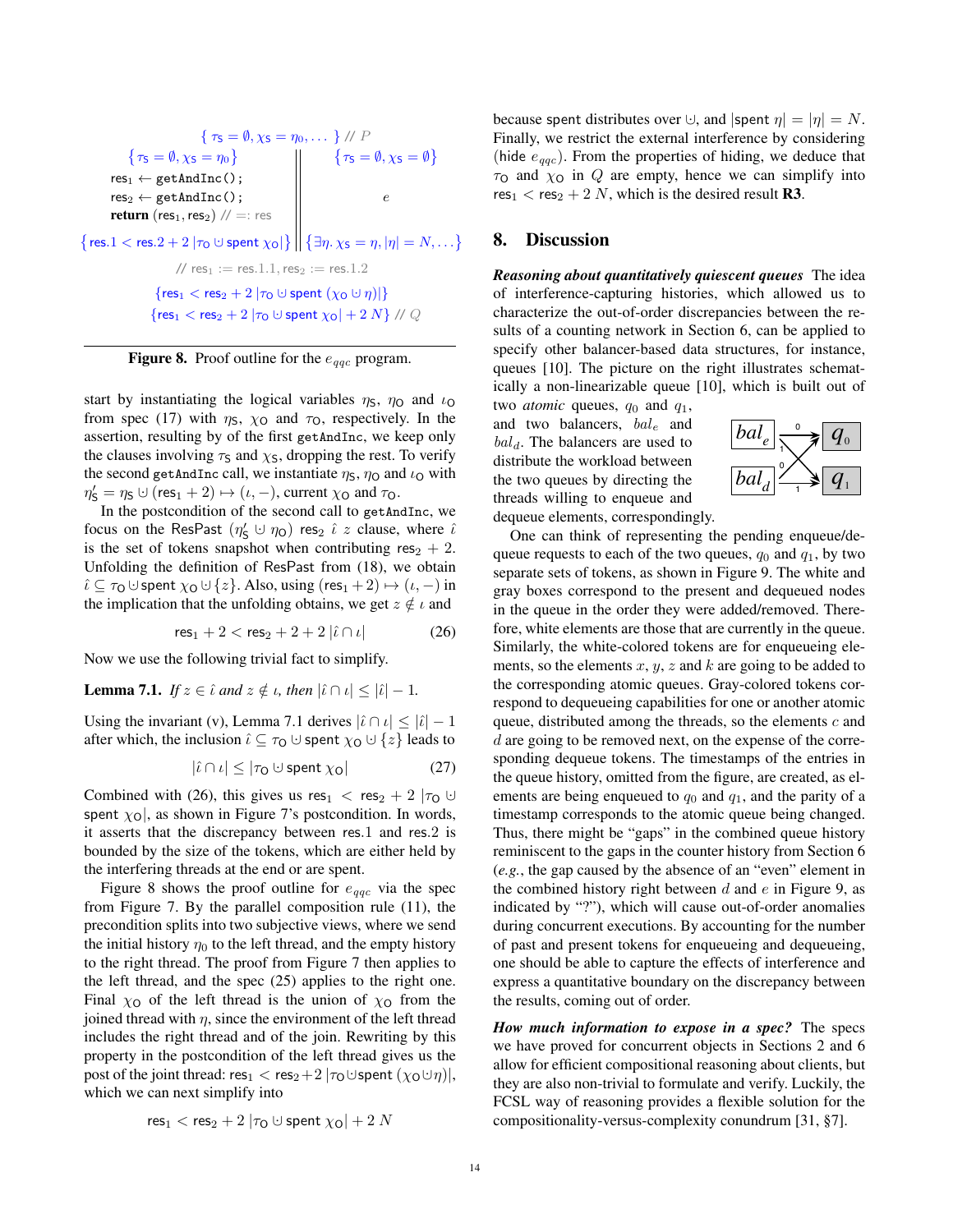

<span id="page-14-2"></span>Figure 9. Tokens and histories of a balancer-based queue.

In FCSL, it is up to the library implementor to decide, how much of implementation-specific insight should go into a spec. The amount of such details is determined based on the foreseen client scenarios. For instance, we have hidden the balancer in the spec [\(17\)](#page-10-6), but decided keep the exact constant 2, which would allow us to derive more precise quantitative bounds later (see Section [7.2\)](#page-12-6). We could have hidden this component too (as well as some parts of the invariant  $\mathcal{I}$ ), by employing in the specification sigma-types (a dependentlytyped analogue of existential types), provided by FCSL as it's embedded into Coq [\[7\]](#page-17-21). We could have also omitted tokens from the spec, therefore, reducing the set of derivable client-specific properties to Section [6'](#page-8-0)s R1 only.

### <span id="page-14-0"></span>9. Mechanization and Evaluation

We have mechanized the specs and the proofs of all the examples from this paper [\[1\]](#page-17-22), taking advantage of the fact that FCSL has been recently implemented as a tool for concurrency verification [\[40\]](#page-18-1) on top of the Coq proof assistant [\[7\]](#page-17-21).

Table [1](#page-14-3) summarizes the statistics with respect to our mechanization in terms of lines of code and compilation times. The examples were proof-checked on a 3.1 GHz Intel Core i7 OS X machine with 16 Gb RAM, using Coq 8.5pl2 and Ssreflect 1.6 [\[17\]](#page-17-23). As the table indicates, a large fraction of the implementation is dedicated to proofs of preservation of resource invariants (Inv), *i.e.*, checking that the actual implementations do not "go wrong". In our experience, these parts of the development are the most tricky, as they require library-specific insights to define and reason about auxiliary histories. Since FCSL is a general-purpose verification framework, which does not target any specific class of programs or properties, we had to prove problem-specific facts, *e.g.*, lemmas about histories of a particular kind (Facts), and to establish the specs of interest stable (Stab). Once this infrastructure has been developed, the proofs of main procedures turned out to be relatively small (Main).

<span id="page-14-1"></span>Fortunately, trickiness in libraries is invisible to clients, as FCSL proofs are compositional. Indeed, because specs are encoded as Coq types [\[40\]](#page-18-1), the substitution principle automatically applies to programs *and proofs*. At the moment, our goal was not to optimize the proof sizes, but to demonstrate that FCSL as a tool is suitable *off-the-shelf* for machine-checked verification of properties in the spirit of novel correctness conditions [\[4,](#page-17-2) [22,](#page-17-13) [28\]](#page-17-6). Therefore, we didn't invest into building advanced tactics [\[34\]](#page-17-24) for specific classes of programs [\[52\]](#page-18-4) or properties [\[6,](#page-17-25) [13,](#page-17-26) [51\]](#page-18-5).

| Program              | Facts | Inv  |     |     | Stab   Main   Total | <b>Build</b> |
|----------------------|-------|------|-----|-----|---------------------|--------------|
| Exchanger<br>(S3)    | 365   | 1085 | 446 |     | 162   2058          | 4m 46s       |
| Exch. Client<br>(S5) | 258   |      |     | 182 | 440                 | 57s          |
| Count. Netw. (§6)    | 379   | 785  | 688 | 27  | 1879                | 12m 23s      |
| CN Client 1 (§7.1)   | 141   |      |     | 180 | 321                 | 3m 11s       |
| CN Client 2 (§7.2)   | 115   |      |     | 259 | 374                 | 9s<br>3m     |

<span id="page-14-3"></span>Table 1. Mechanization of the examples: lines of code for program-specific facts (Facts), resource invariants and transitions (Inv), stability proofs for desired specs (Stab), spec and proof sizes for main functions (Main), total LOC count (**Total**), and build times (**Build**). The "–" entries indicate the components that were not needed for the example.

## 10. Related Work

*Linearizability and history-based criteria.* The need for correctness criteria alternative to linearizability [\[25\]](#page-17-0), which is more relaxed yet compositional, was recognized in the work on counting networks [\[4\]](#page-17-2). The suggested notion of quiescent consistency [\[43\]](#page-18-6) required the operations separated by a quiescent state to take effect in their logical order. A more refined correctness condition, *quasi-linearizability*, implementing a relaxed version of linearizability with an upper bound on nondeterminism, was proposed by Afek *et al.* [\[2\]](#page-17-4), allowing them to obtain the quantitative boundaries similar to what we proved in Section [7.2.](#page-12-6) The idea of relaxed linearizability was later used in the work on *quantitative relaxation* (QR) [\[23\]](#page-17-5) for designing scalable concurrent data structures by changing the specification set of sequential histories. Most recently, *quantitative quiescent consistency* has been proposed as another criterion incorporating the possibility to reason about effects of bounded thread interference [\[28\]](#page-17-6). It is worth noticing that some of these correctness criteria are incomparable (*e.g.*, QC and QR [\[23\]](#page-17-5), QL and QQC [\[28\]](#page-17-6)) hence, for a particular concurrent object, choosing one or another criterion should be justified by the needs of the object's client. Therefore, a suitable correctness condition is essentially "*in the eye of the beholder*", as is typical in programming, when designing libraries and abstract data structures, and the logic-based approach we advocate provides precisely this flexibility in choosing desired specs.

*Hoare-style specifications of concurrent objects.* Hoarestyle program logics were used with great success to verify a number of concurrent data structures and algorithms, which are much more natural to specify in terms of observable state modifications, rather than via call/return histories. The examples of such objects and programs include barriers [\[12,](#page-17-27) [26\]](#page-17-28), concurrent indices [\[8\]](#page-17-29), flat combiner [\[41,](#page-18-2) [47\]](#page-18-7), event handlers [\[44\]](#page-18-8), shared graph manipulations [\[37,](#page-17-30) [40\]](#page-18-1), as well as their multiple client programs. The observation about a possibility of using program logics as a correctness criterion, alternative to linearizability, has been made in some of the prior works [\[8,](#page-17-29) [27,](#page-17-31) [45\]](#page-18-9). Their criticism of linearizability addressed its inability to capture the state-based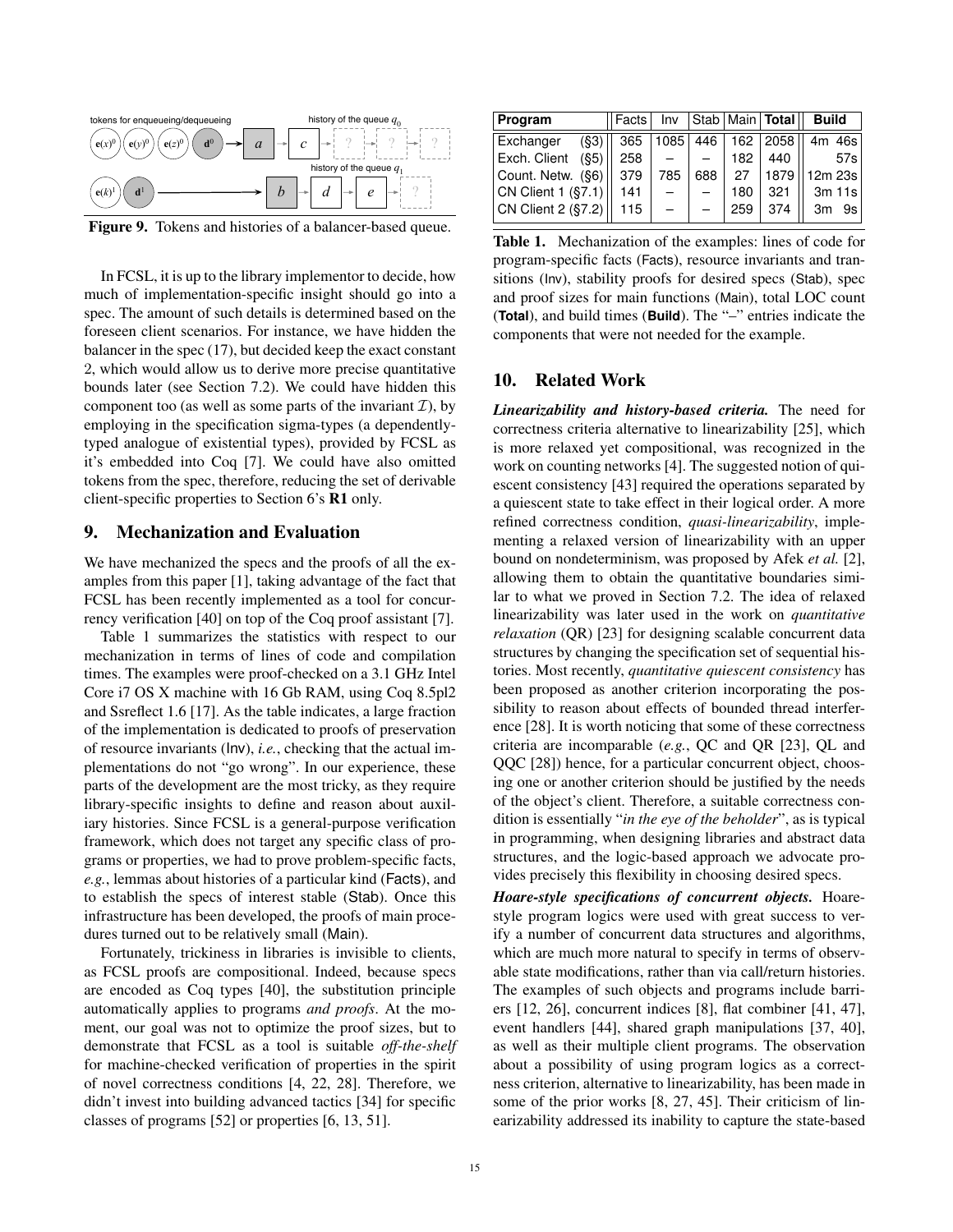properties, such as dynamic memory ownership [\[27\]](#page-17-31) something that linearizability indeed cannot tackle, unless it's extended [\[19\]](#page-17-32). However, we are not aware of any prior attempts to capture CAL, QC and QQC-like properties of concurrent executions by means of *one and the same* program logic and employ them in client-side reasoning.

Several logics for proving linearizability or, equivalently, observational refinement [\[15,](#page-17-33) [49\]](#page-18-10), have been proposed recently [\[33,](#page-17-34) [47,](#page-18-7) [50\]](#page-18-11), all employing variations of the idea of using *specifications as resources*, and identifying (possibly, non-fixed or non-local) linearization points, at which such specification should be "run". In these logics, after establishing linearizability of an operation, one must still devise its Hoare-style spec, such that the spec is useful for the clients.

Similarly to the way linearizability allows one to replace a concurrent operation by an atomic one, several logics have implemented the notion of *logical atomicity*, allowing the clients of a data structure to implement application-specific synchronization on top of the data structure operations. Logical atomicity can be implemented either by parametrizing specs with client-specific auxiliary code [\[27,](#page-17-31) [30,](#page-17-35) [44,](#page-18-8) [45\]](#page-18-9) or by engineering dedicated rules relying on the simulation between the actual implementation and the "atomic" one [\[9\]](#page-17-36).

Instead of trying to extend the existing approaches for logical atomicity to non-linearizable objects (for which the notion of atomicity is not intuitive), we relied on a general mechanism of auxiliary state, provided by FCSL [\[35\]](#page-17-9). Specifically, we adopted the idea of histories as auxiliary state [\[41\]](#page-18-2), which, however, was previously explored in the context of FCSL only for specifying linearizable structures. We introduced enhanced notation for referring directly to histories (*e.g.*,  $\chi$ s,  $\chi$ <sub>O</sub>), although FCSL's initial logical infrastructure and inference rules remained unchanged.

In this work, we do not argue that FCSL is the only logic capable of encoding custom correctness conditions and their combinations, though, we are not aware of any other work exploring a similar possibility. However, we believe that FCSL's explicit *other* subjective state component provides the most straightforward way to do so. The logics like CAP [\[11\]](#page-17-37) and TaDA [\[9\]](#page-17-36), from our experience and personal communication with their authors, may be capable of implementing our approach at the expense of engineering a complicated structure of capabilities to encode histories and "snapshot" interference of an environment. Other logics incorporating the generic PCM structure [\[29,](#page-17-38) [30,](#page-17-35) [37,](#page-17-30) [48\]](#page-18-12) might be able to implement our approach, although none of these logics provide an FCSL-style rule for hiding [\(12\)](#page-7-2) as a uniform mechanism to express explicit quiescence.

Concurrently with this work, Hemed *et al.* developed a (not yet mechanized) verification technique for CAL [\[22\]](#page-17-13), which they applied to the exchanger and the elimination stack. Similarly to our proposal, they specify CAL-objects via Hoare logic, but using one global auxiliary history, rather than subjective auxiliary state. This tailors their system specifically to CAL (without a possibility to incorporate reasoning about other, non CA-linearizable, concurrent structures), and to programs with a *fixed* number of threads. In contrast, FCSL supports dynamic thread creation, and is capable of uniformly expressing and mechanically verifying several different criteria, with CAL merely a special case, obtained by a special choice of PCM. Moreover, in FCSL the criteria combine, as illustrated in Section [5,](#page-7-0) where we combined quiescence with CAL via hiding. Hiding is crucial for verifying clients with explicit concurrency, but is currently unsupported by Hemed *et al.*'s method.

### <span id="page-15-0"></span>11. Conclusion and Future Work

We have presented a number of formalization techniques, enabling specification and verification of non-linearizable concurrent objects and their clients in Hoare-style program logics. All the explored reasoning patterns involve the idea of formulating execution histories as auxiliary state, capturing the expected concurrent behavior. We have discovered that quantitative logic-based reasoning about concurrent behaviors can be done by storing relevant information about interference directly into the entries of a logical history.

We believe that our results help to bring the Hoare-style reasoning into the area of non-linearizable concurrent objects and open a number of exciting opportunities for the field of mechanized logic-based concurrency verification.

For instance, in this paper we have deliberately chosen to focus on simple client programs to showcase the specs we gave to concurrent libraries. However, any larger program incorporating these examples can be verified compositionally in FCSL, out of *these clients' specs*, via the substitution principles of FCSL [\[35,](#page-17-9) [40\]](#page-18-1), without the need to deal with concepts such as histories and tokens that are specific to particular libraries. We believe that the reasoning patterns we have described will be useful for mechanical verification of larger weakly-synchronized approximate parallel computations [\[38\]](#page-17-17), exploiting the QC and QQC-like behavior.

Furthermore, by ascribing interference-sensitive quantitative specs in the spirit of [\(17\)](#page-10-6) to relaxed concurrent libraries [\[23\]](#page-17-5), one can assess the applicability of a library implementation for its clients: the clients should tolerate the anomalies caused by interference, as long as they can logically infer the desired safety assertions from a library spec, which is fine-tuned for particular usage scenarios.

<span id="page-15-1"></span>*Acknowledgements* We thank the anonymous reviewers from OOPSLA'16 PC and AEC for their feedback. We are grateful to Yannis Smaragdakis for his efforts as OOPSLA PC chair and to Sophia Drossopoulou for her dedication to bring out the best of the paper. This research was partially supported by the Spanish MINECO project RISCO (TIN2015-71819-P) and the US National Science Foundation (NSF). Any opinion, findings, and conclusions or recommendations expressed in the material are those of the authors and do not necessarily reflect the views of NSF.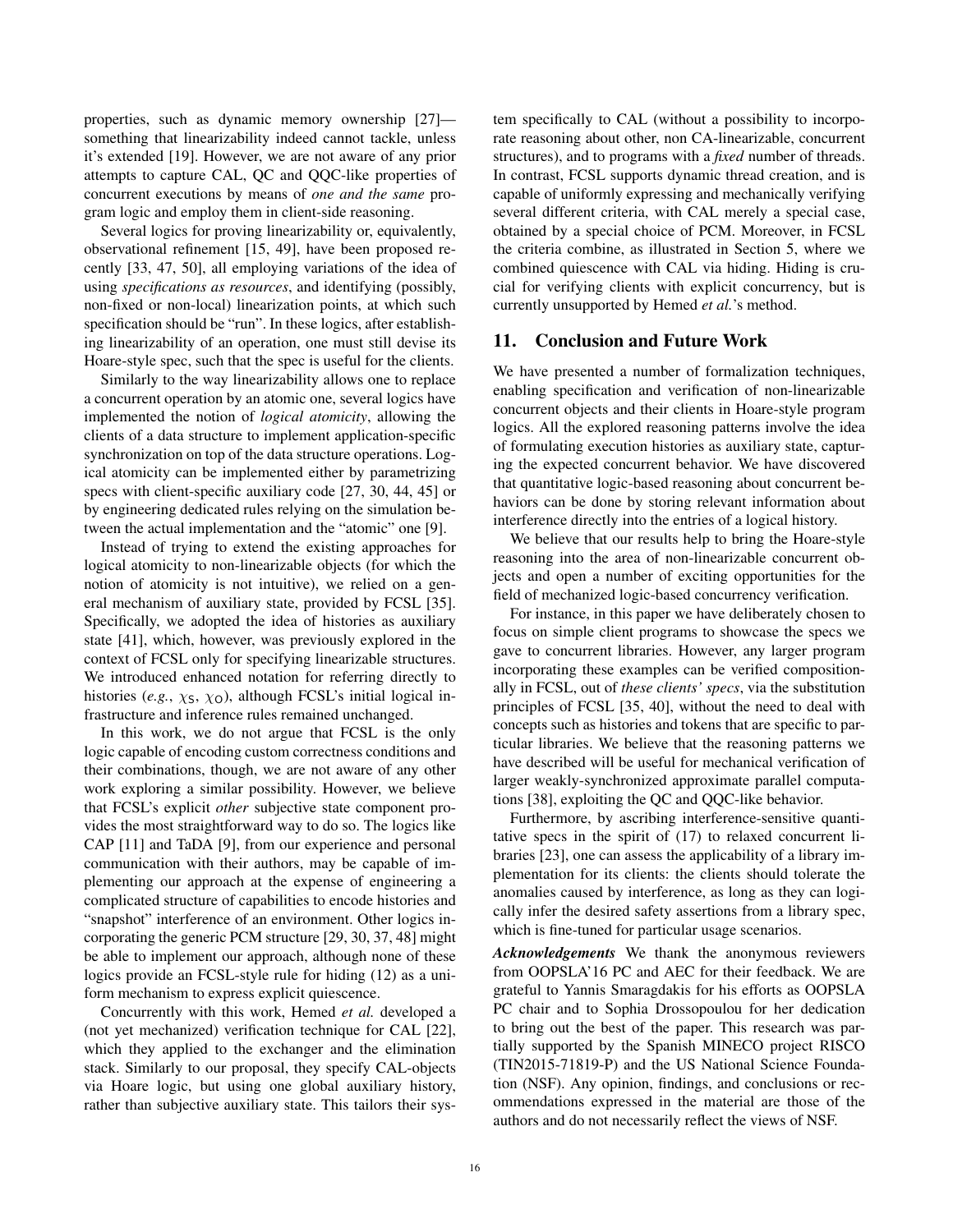## A. Exchanger Invariants and Proof Outline

In this section, we formally define the exchanger's state invariants, and present the proof outline for its spec [\(10\)](#page-6-3).

*Additional exchanger invariants* The states in the exchanger state-space must satisfy other invariants in addition to [\(9\)](#page-6-2). These properties arise from our description of how the exchanger behaves on decorated state. We abbreviate with  $p \mapsto (x; y)$  the heap  $p \mapsto x \cup p+1 \mapsto y$ .

- (i) h<sub>J</sub> contains a pointer g and a number of offers  $p \mapsto$  $(v; x)$ , and g points to either null or to some offer in  $h<sub>J</sub>$ .
- (ii)  $\chi$ <sub>S</sub>,  $\chi$ <sub>O</sub> and  $\|m_{\text{J}}\|$  contain only disjoint time-stamps. Similarly,  $\pi$ <sub>S</sub> is disjoint from  $\pi$ <sub>O</sub>.
- (iii) All offers in  $m<sub>J</sub>$  are matched and owned by some thread:  $\exists t. p \mapsto (t, v, w) \subseteq m_J \Leftrightarrow p \in \pi_S \cup \pi_O, p \mapsto (v; M w) \subseteq h_J.$
- (iv) There is at most one unmatched offer; it is the one linked from g. It is owned by someone:  $p \mapsto (v; 0) \subseteq h_J \Longrightarrow$  $p \in \pi_{\mathsf{S}} \cup \pi_{\mathsf{O}}, g \mapsto p \subseteq h_{\mathsf{J}}.$
- (v) Retired offers aren't owned:  $p \mapsto (v; R) \subseteq h_J \Rightarrow p \notin \pi_S \cup \pi_O$ .
- (vi) The outstanding offers are included in the joint heap, *i.e.*, if  $p \in \pi_{\mathsf{S}} \cup \pi_{\mathsf{O}}$  then  $p \in$  dom  $h_{\mathsf{J}}$ .
- (vii) The combined history  $\chi_S \cup \chi_O \cup \|m_J\|$  is gapless: if it contains a time-stamp  $t$ , it also contains all the smaller time-stamps (sans 0).

*Explaining the proof outline* Figure [10](#page-16-0) presents the proof outline for the spec [\(10\)](#page-6-3). We start with the precondition, and after allocation in line 2,  $h<sub>S</sub>$  stores the offer p in line 3.

If CAS at line 4 succeeds, the program "installs" the offer; that is, the state (real and auxiliary) is changed simultaneously to the modification of g. In particular, p is added to  $\pi$ <sub>S</sub>, and the offer p changes ownership, to move from  $h<sub>S</sub>$  to  $h<sub>J</sub>$ . Since  $b$  will be bound to null, this leads us to the assertion in line 7. We explain in Section [4](#page-6-0) how these kinds of changes to the auxiliary state, which are supposed to occur simultaneously with some atomic operation (in this case, CAS), are specified and verified in FCSL. The assertion in line 7 further states bounded  $p v \eta$ . We do not formally define bounded here (it is in the proof scripts, accompanying the paper), but it says that p has been moved to  $h_{\text{J}}$ , *i.e.*,  $p \mapsto (v; -) \subseteq h_{\text{J}}$ , and that any time-stamp  $t$  at which another thread may match p, and thus place the entry  $p \mapsto (t, v, -)$  into  $m_J$ , must satisfy last $(\eta) < t, \bar{t}$ . Intuitively, this property is valid, and stable under interference, because entries in  $m<sub>J</sub>$  can be added only by generating fresh time-stamps wrt. the collective history  $\chi_0 \cup ||m||$ , and  $\eta$  is a subset of it. If CAS in line 4 fails, then nothing changes, so we move to the spec in line 15.

At line 8, CAS succeeds if  $x = U$ , and fails if  $x = M w$ . Notice that x cannot be R; since we own  $p \in \pi_S$ , no other thread could retire  $p$ . If CAS fails, then the offer has been matched with  $w$ . CAS simultaneously "collects" the offer as follows. By invariant (iii), and bounded  $p \, v \, \eta$ , the auxiliary map  $m_J$ contains an entry  $p \mapsto (t, v, w)$ , where last $(\eta) < t, \overline{t}$ . The auxiliary state is changed to remove  $p$  from  $m<sub>J</sub>$ , and simultaneously place  $t \mapsto (v, w)$  into  $\chi$ s. If CAS succeeds, the of-

```
1 {h_S = \emptyset, \pi_S = \emptyset, \chi_S = \emptyset, \eta \subseteq \chi_O \cup ||m_J||}<br>2 n \leftarrow \text{alloc}(n, U):
               p \leftarrow \text{alloc}(v, \text{U});3 \{h_S = p \mapsto (v; 0), \pi_S = \emptyset, \chi_S = \emptyset, \eta \subseteq \chi_O \cup ||m_J||\}<br>4 b \leftarrow \text{CAS} (a, \text{null}, p):
              b \leftarrow CAS (g, \texttt{null}, p);
 5 if b == null then
 6 sleep (50);7 {h_S = \emptyset, \pi_S = \{p\}, \chi_S = \emptyset, \eta \subseteq \chi_O \cup \|m_J\|, bounded p v \eta\}<br>8 x \leftarrow \text{CAS} (n+1, l l, R).
                   x \leftarrow \texttt{CAS}(p+1, \texttt{U}, \texttt{R});9 {h_S = \emptyset, \pi_S = \emptyset, \eta \subseteq \chi_O \cup ||m_J||,<br>
10 x = M w \implies \exists t, \chi_S = t \mapsto (v,x = M w \implies \exists t.\, \chi_{\mathsf{S}} = t \mapsto (v, w), \mathsf{last}(\eta) < t, \overline{t},\,11 x = U \implies \chi_S = \emptyset<br>12 if x is M w then
                   if x is M w then return (Some w)
13 else return None
14 else
15 {h_S = p \mapsto (v; \mathsf{U}), \pi_S = \emptyset, \chi_S = \emptyset, \eta \subseteq \chi_{\mathsf{O}} \cup \|m_{\mathsf{J}}\|}16 dealloc p;
17 {h_{\mathsf{S}} = \emptyset, \pi_{\mathsf{S}} = \emptyset, \chi_{\mathsf{S}} = \emptyset, \eta \subseteq \chi_{\mathsf{O}} \cup \|m_{\mathsf{J}}\|}18 cur \leftarrow \texttt{read } g;19 \{h_S = \emptyset, \pi_S = \emptyset, \chi_S = \emptyset, \eta \subseteq \chi_O \cup \|m_J\|,<br>20 cur = \text{null} \vee cur \mapsto (w:-) \subseteq h_J\}cur = null \vee cur \mapsto (w; -) \subseteq h_121 if cur == null then return None<br>22 else
                   else
23 {h<sub>S</sub> = \emptyset, \pi<sub>S</sub> = \emptyset, \chi<sub>S</sub> = \emptyset, \eta \subseteq \chi<sub>O</sub> \cup ||m<sub>J</sub>||, cur \mapsto (w; -) \subseteq h<sub>J</sub>}24 x \leftarrow \text{CAS}(cur+1, \mathsf{U}, \mathsf{M} v);25 {h_S = \emptyset, \pi_S = \emptyset, \eta \subseteq \chi_0 \cup \|m_J\|, \text{cur} \mapsto (w; y) \subseteq h_J,26 x = 0 \implies y = M v, \exists t. \chi_5 = t \mapsto (v, w), \text{last}(\eta) < t, \overline{t},<br>
27 x \neq 0 \implies \chi_5 = \emptyset, y \neq 027 x \neq U \implies \chi_S = \emptyset, y \neq U<br>
28 CAS (a, cur, null):
28 CAS (g, cur, null);<br>29 {same as above: the state sati
29 {same as above; the state satisfies (iv) because y \neq 0}<br>30 if x == 0 then w \leftarrow \text{read } cur; return (Som
                        if x == \cup then w \leftarrow read cur; return (Some w)
31 {h_S = \emptyset, \pi_S = \emptyset, \eta \subseteq \chi_O \cup ||m_J||, res = Some w,<br>32 \exists t.\chi_S = t \mapsto (w,v), last(\eta) < t, \overline{t}}
32 \exists t.\chi_{\mathsf{S}} = t \mapsto (w, v), \textsf{last}(\eta) < t, \overline{t}<br>33 else return None
                        else return None}
34 {h_S = \emptyset, \pi_S = \emptyset, \chi_S = \emptyset, \eta \subseteq \chi_O \cup \|m_J\|, \text{res} = \text{None}}
```
<span id="page-16-0"></span>Figure 10. Proof outline for the exchanger.

fer was unmatched, and is "retired" by removing p from  $\pi$ s. Lines 12-13 branch on x, selecting either the assertion 10 or 11, so the postcondition follows.

After reading  $cur$  in line 18, by invariant (i), we know that *cur* either points to null, or to some offer  $p \mapsto (w; -) \subseteq h_J$ .

At line 24, the CAS succeeds if  $x = U$  and fails otherwise. If CAS succeeded, then it "matches" the offer in *cur*; that is, it writes M  $w$  into the hole of  $cur$ , and changes the auxiliary state as follows. It takes  $t$  to be the smallest unused timestamp in the history  $\chi = \chi_S \cup \chi_O \cup ||m_J||$ . Thus last $(\chi) < t$ , and because  $\chi$  has even size by invariant [\(9\)](#page-6-2), t must be odd, and hence  $t < \overline{t} = t + 1$ . The  $t \mapsto (v, w)$  is placed into  $\chi$ <sub>S</sub>, giving us assertion 26. To preserve the invariant (iii), CAS simultaneously puts the entry  $p \mapsto (t, w, v)$  into  $m<sub>J</sub>$ , for future collection by the thread that introduced offer *cur*. But, we do not need to reflect this in line 26. If the CAS fails, the history  $\chi$ s remains empty, as no matching is done. However, the hole  $y$  associated with cur cannot be U, as then CAS would have succeded. Therefore, it is sound in line 28 to "unlink"  $cur$  from  $g$ , as the unlinking will not violate the invariant (iv), which says that an unmatched offer must be pointed to by g. Finally, lines 30 and 33 select the assertion 26 or 27, and either way, directly imply the postcondition.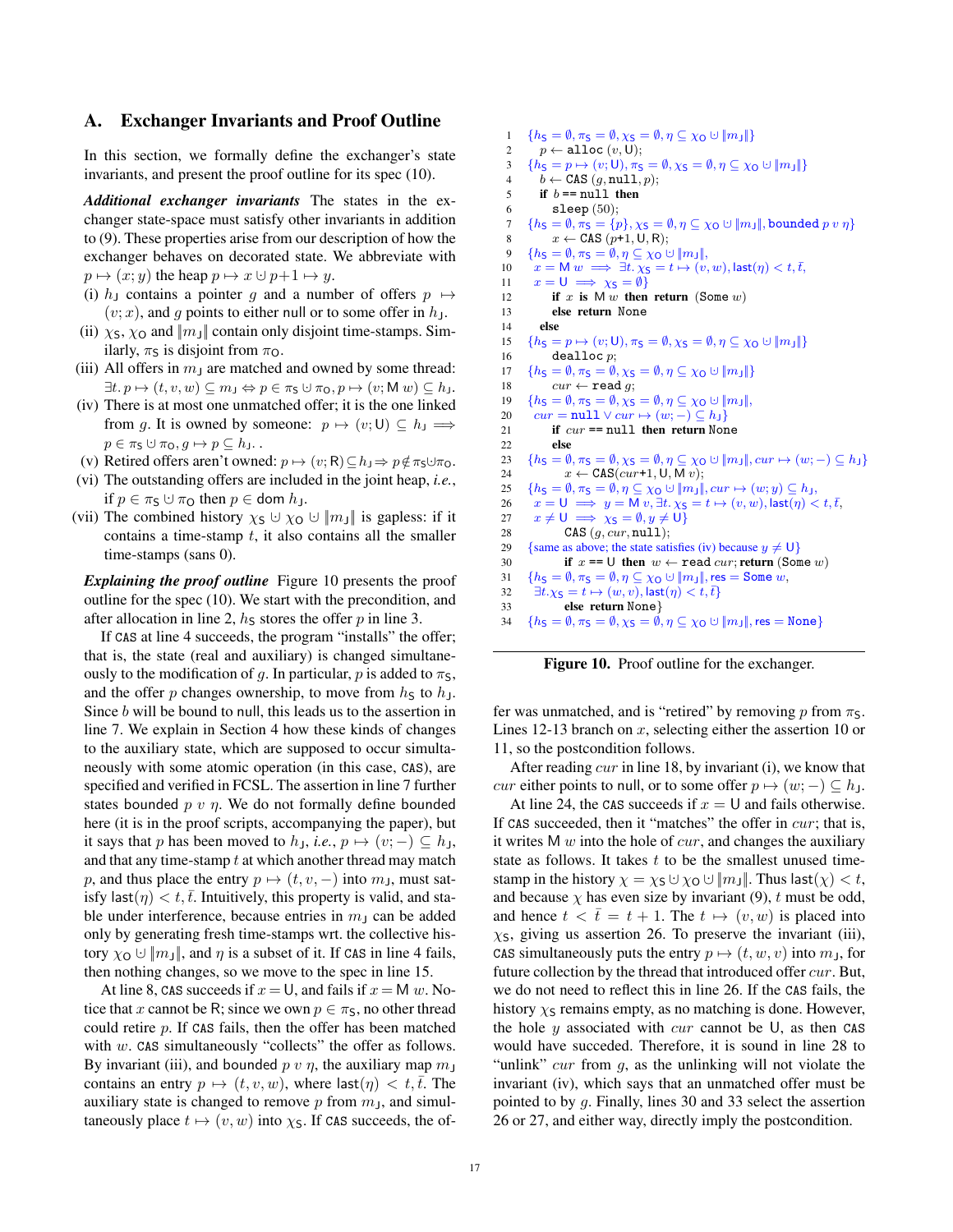# References

- <span id="page-17-22"></span>[1] FCSL: Fine-grained Concurrent Separation Logic. Coq Development and Code Commentary. Available on the project website at <http://software.imdea.org/fcsl>.
- <span id="page-17-4"></span>[2] Y. Afek, G. Korland, and E. Yanovsky. Quasi-Linearizability: Relaxed Consistency for Improved Concurrency. In *OPODIS*, pages 395–410. Springer, 2010.
- <span id="page-17-19"></span>[3] M. Ajtai, J. Komlós, and E. Szemerédi. An  $O(n \log n)$  sorting network. In *STOC*, pages 1–9. ACM, 1983.
- <span id="page-17-2"></span>[4] J. Aspnes, M. Herlihy, and N. Shavit. Counting networks. *J. ACM*, 41(5):1020–1048, 1994.
- <span id="page-17-10"></span>[5] C. J. Bell, A. W. Appel, and D. Walker. Concurrent separation logic for pipelined parallelization. In *SAS*, pages 151–166. Springer, 2010.
- <span id="page-17-25"></span>[6] A. Bouajjani, M. Emmi, C. Enea, and J. Hamza. Tractable refinement checking for concurrent objects. In *POPL*, pages 651–662. ACM, 2015.
- <span id="page-17-21"></span>[7] Coq Development Team. *The Coq Proof Assistant Reference Manual - Version 8.5pl2*, 2016. <https://coq.inria.fr>.
- <span id="page-17-29"></span>[8] P. da Rocha Pinto, T. Dinsdale-Young, M. Dodds, P. Gardner, and M. J. Wheelhouse. A simple abstraction for complex concurrent indexes. In *OOPSLA*, pages 845–864. ACM, 2011.
- <span id="page-17-36"></span>[9] P. da Rocha Pinto, T. Dinsdale-Young, and P. Gardner. TaDA: A Logic for Time and Data Abstraction. In *ECOOP*, pages 207–231. Springer, 2014.
- <span id="page-17-3"></span>[10] J. Derrick, B. Dongol, G. Schellhorn, B. Tofan, O. Travkin, and H. Wehrheim. Quiescent Consistency: Defining and Verifying Relaxed Linearizability. In *FM*, pages 200–214. Springer, 2014.
- <span id="page-17-37"></span>[11] T. Dinsdale-Young, M. Dodds, P. Gardner, M. J. Parkinson, and V. Vafeiadis. Concurrent Abstract Predicates. In *ECOOP*, pages 504–528. Springer, 2010.
- <span id="page-17-27"></span>[12] M. Dodds, S. Jagannathan, and M. J. Parkinson. Modular reasoning for deterministic parallelism. In *POPL*, pages 259– 270. ACM, 2011.
- <span id="page-17-26"></span>[13] C. Dragoi, A. Gupta, and T. A. Henzinger. Automatic linearizability proofs of concurrent objects with cooperating updates. In *CAV*, pages 174–190. Springer, 2013.
- <span id="page-17-15"></span>[14] Class Exchanger<V>, Java Platform SE 8 Documentation. Available from [http://docs.oracle.com/javase/8/](http://docs.oracle.com/javase/8/docs/api/java/util/concurrent/Exchanger.html) [docs/api/java/util/concurrent/Exchanger.html](http://docs.oracle.com/javase/8/docs/api/java/util/concurrent/Exchanger.html). Accessed June 24, 2015.
- <span id="page-17-33"></span>[15] I. Filipovic, P. W. O'Hearn, N. Rinetzky, and H. Yang. Abstraction for concurrent objects. *Theor. Comput. Sci.*, 411(51- 52):4379–4398, 2010.
- <span id="page-17-11"></span>[16] M. Fu, Y. Li, X. Feng, Z. Shao, and Y. Zhang. Reasoning about optimistic concurrency using a program logic for history. In *CONCUR*, pages 388–402. Springer, 2010.
- <span id="page-17-23"></span>[17] G. Gonthier, A. Mahboubi, and E. Tassi. A Small Scale Reflection Extension for the Coq system. Technical Report 6455, Microsoft Research – Inria Joint Centre, 2009.
- <span id="page-17-12"></span>[18] A. Gotsman, N. Rinetzky, and H. Yang. Verifying concurrent memory reclamation algorithms with grace. In *ESOP*, pages 249–269. Springer, 2013.
- <span id="page-17-32"></span>[19] A. Gotsman and H. Yang. Linearizability with ownership transfer. In *CONCUR*, pages 256–271. Springer, 2012.
- <span id="page-17-7"></span>[20] A. Haas, T. A. Henzinger, A. Holzer, C. M. Kirsch, M. Lippautz, H. Payer, A. Sezgin, A. Sokolova, and H. Veith. Local Linearizability for Concurrent Container-Type Data Structures. In *CONCUR*, 2016. To appear.
- <span id="page-17-1"></span>[21] N. Hemed and N. Rinetzky. *Brief announcement*: Concurrency-Aware Linearizability. In *PODC*, pages 209– 211. ACM, 2014.
- <span id="page-17-13"></span>[22] N. Hemed, N. Rinetzky, and V. Vafeiadis. Modular verification of concurrency-aware linearizability. In *DISC*, pages 371–387. Springer, 2015.
- <span id="page-17-5"></span>[23] T. A. Henzinger, C. M. Kirsch, H. Payer, A. Sezgin, and A. Sokolova. Quantitative relaxation of concurrent data structures. In *POPL*, pages 317–328. ACM, 2013.
- <span id="page-17-18"></span>[24] M. Herlihy and N. Shavit. *The art of multiprocessor programming*. M. Kaufmann, 2008.
- <span id="page-17-0"></span>[25] M. Herlihy and J. M. Wing. Linearizability: A correctness condition for concurrent objects. *ACM Trans. Prog. Lang. Syst.*, 12(3):463–492, 1990.
- <span id="page-17-28"></span>[26] A. Hobor and C. Gherghina. Barriers in concurrent separation logic. In *ESOP*, pages 276–296. Springer, 2011.
- <span id="page-17-31"></span>[27] B. Jacobs and F. Piessens. Expressive modular fine-grained concurrency specification. In *POPL*, pages 271–282. ACM, 2011.
- <span id="page-17-6"></span>[28] R. Jagadeesan and J. Riely. Between Linearizability and Quiescent Consistency - Quantitative Quiescent Consistency. In *ICALP (2)*, pages 220–231. Springer, 2014.
- <span id="page-17-38"></span>[29] R. Jung, R. Krebbers, L. Birkedal, and D. Dreyer. Higherorder ghost state. In *ICFP*. ACM, 2016.
- <span id="page-17-35"></span>[30] R. Jung, D. Swasey, F. Sieczkowski, K. Svendsen, A. Turon, L. Birkedal, and D. Dreyer. Iris: Monoids and invariants as an orthogonal basis for concurrent reasoning. In *POPL*, pages 637–650. ACM, 2015.
- <span id="page-17-20"></span>[31] L. Lamport. Composition: A way to make proofs harder. In *COMPOS*, pages 402–423. Springer, 1998.
- <span id="page-17-8"></span>[32] R. Ley-Wild and A. Nanevski. Subjective auxiliary state for coarse-grained concurrency. In *POPL*, pages 561–574. ACM, 2013.
- <span id="page-17-34"></span>[33] H. Liang and X. Feng. Modular verification of linearizability with non-fixed linearization points. In *PLDI*, pages 459–470. ACM, 2013.
- <span id="page-17-24"></span>[34] A. McCreight. Practical Tactics for Separation Logic. In *TPHOLs*, pages 343–358. Springer, 2009.
- <span id="page-17-9"></span>[35] A. Nanevski, R. Ley-Wild, I. Sergey, and G. A. Delbianco. Communicating state transition systems for fine-grained concurrent resources. In *ESOP*, pages 290–310. Springer, 2014.
- <span id="page-17-16"></span>[36] S. S. Owicki and D. Gries. Verifying properties of parallel programs: An axiomatic approach. *Commun. ACM*, 19(5):279– 285, 1976.
- <span id="page-17-30"></span>[37] A. Raad, J. Villard, and P. Gardner. CoLoSL: Concurrent Local Subjective Logic. In *ESOP*, pages 710–735. Springer, 2015.
- <span id="page-17-17"></span>[38] M. C. Rinard. Unsynchronized techniques for approximate parallel computing. In *RACES - SPLASH Workshop*, 2012.
- <span id="page-17-14"></span>[39] W. N. Scherer III, D. Lea, and M. L. Scott. A scalable elimination-based exchange channel. In *SCOOL*, 2005.